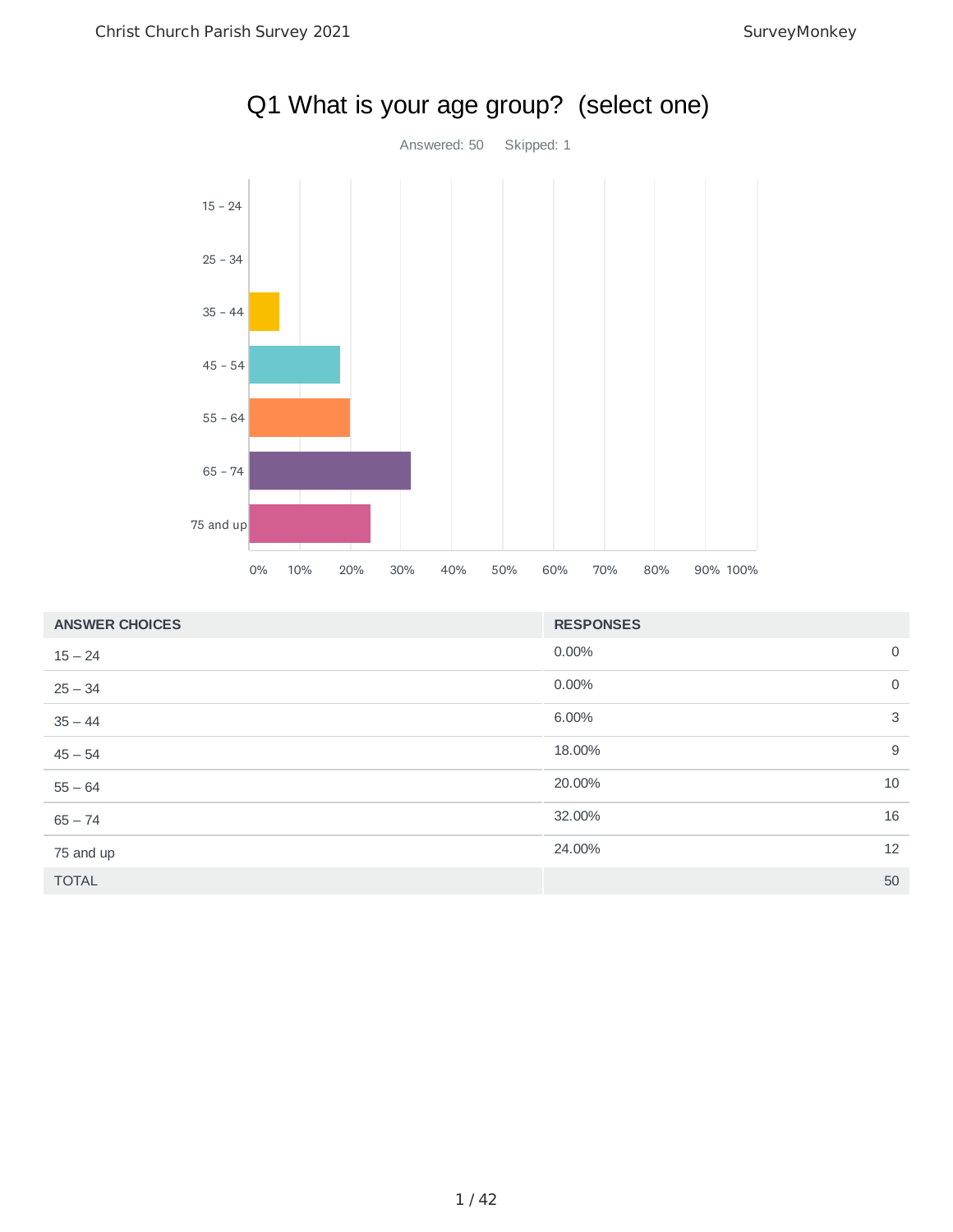### Q2 How many hours a month do you volunteer in the local community?

Answered: 45 Skipped: 6

| $\#$           | <b>RESPONSES</b>          | <b>DATE</b>        |
|----------------|---------------------------|--------------------|
| $\mathbf{1}$   | $\mathsf{O}$              | 7/26/2021 4:09 PM  |
| 2              | $\mathbf 0$               | 7/26/2021 3:51 PM  |
| 3              | $\mathsf{O}\xspace$       | 7/26/2021 3:44 PM  |
| 4              | $\mathsf{O}\xspace$       | 7/26/2021 3:32 PM  |
| 5              | $\ensuremath{\mathsf{3}}$ | 7/26/2021 3:29 PM  |
| 6              | $\mathsf{O}\xspace$       | 7/25/2021 11:17 PM |
| $\overline{7}$ | $\mathbf 0$               | 7/25/2021 1:44 PM  |
| 8              | 10                        | 7/25/2021 12:31 PM |
| 9              | $\mathsf{O}$              | 7/25/2021 12:09 AM |
| 10             | $\mathsf{O}$              | 7/24/2021 10:50 PM |
| 11             | 6                         | 7/24/2021 10:38 PM |
| 12             | 5                         | 7/24/2021 4:31 PM  |
| 13             | 20                        | 7/24/2021 3:29 PM  |
| 14             | $\overline{4}$            | 7/7/2021 1:14 PM   |
| 15             | $\ensuremath{\mathsf{3}}$ | 7/7/2021 1:10 PM   |
| 16             | $\mathsf{O}$              | 7/5/2021 7:56 PM   |
| 17             | 10                        | 7/5/2021 7:49 PM   |
| 18             | $\, 8$                    | 7/4/2021 9:50 PM   |
| 19             | $\mathbf{1}$              | 6/28/2021 8:30 PM  |
| 20             | $\mathbf 5$               | 6/28/2021 4:37 PM  |
| 21             | 10                        | 6/28/2021 10:27 AM |
| 22             | 10                        | 6/27/2021 7:33 PM  |
| 23             | $\overline{2}$            | 6/27/2021 5:35 PM  |
| 24             | 8                         | 6/24/2021 8:54 PM  |
| 25             | $\overline{2}$            | 6/22/2021 2:35 PM  |
| 26             | $\mathsf{O}\xspace$       | 6/22/2021 12:18 PM |
| 27             | 8                         | 6/22/2021 9:53 AM  |
| 28             | 5                         | 6/21/2021 6:01 PM  |
| 29             | 0                         | 6/21/2021 12:40 PM |
| 30             | $\mathsf{O}\xspace$       | 6/21/2021 5:06 AM  |
| 31             | $\mathbf 5$               | 6/20/2021 11:28 PM |
| 32             | $\mathsf{O}\xspace$       | 6/20/2021 10:14 PM |
| 33             | $\overline{4}$            | 6/20/2021 9:36 PM  |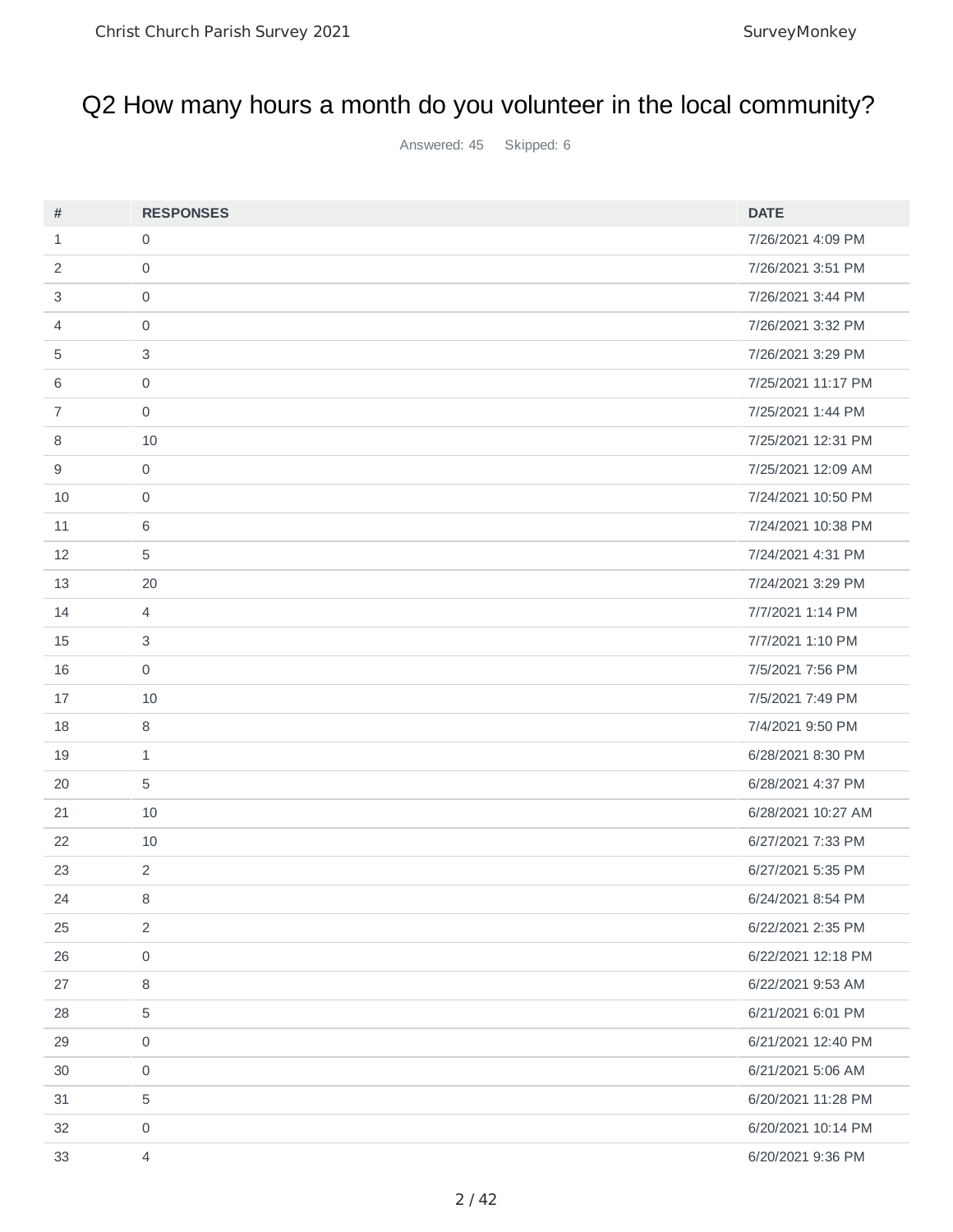| 34 | 3              | 6/20/2021 9:34 PM |
|----|----------------|-------------------|
| 35 | $\mathbf 0$    | 6/20/2021 9:34 PM |
| 36 | $\overline{4}$ | 6/20/2021 8:58 PM |
| 37 | $\mathbf 0$    | 6/20/2021 7:30 PM |
| 38 | $\mathbf 0$    | 6/20/2021 6:24 PM |
| 39 | $\mathbf 0$    | 6/20/2021 5:58 PM |
| 40 | 10             | 6/20/2021 5:13 PM |
| 41 | 8              | 6/20/2021 4:27 PM |
| 42 | $\mathbf{0}$   | 6/20/2021 3:26 PM |
| 43 | 10             | 6/20/2021 3:25 PM |
| 44 | 0              | 6/20/2021 2:40 PM |
|    |                |                   |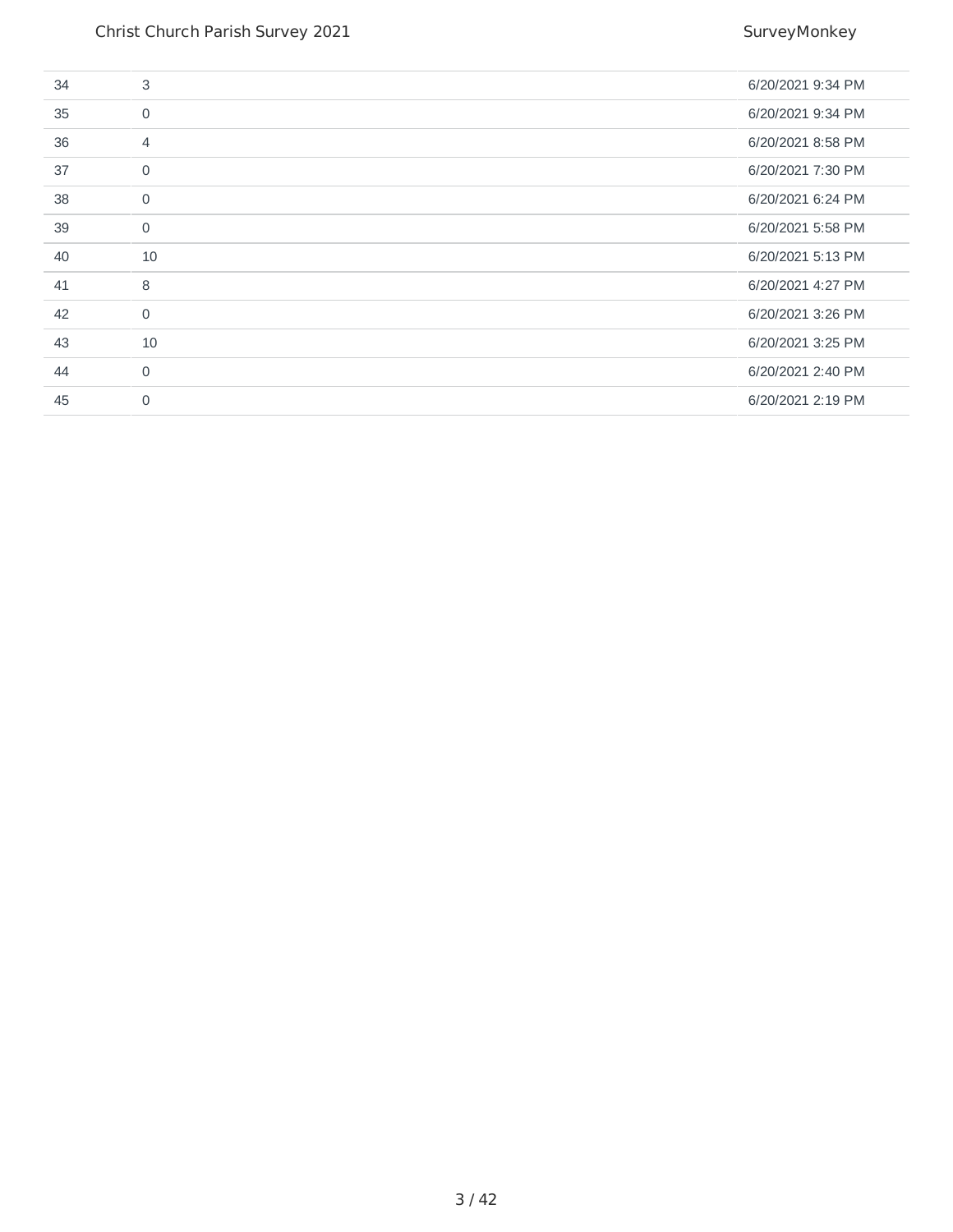# Q3 Do you have school age children? (check all that apply)



| <b>ANSWER CHOICES</b> | <b>RESPONSES</b> |    |
|-----------------------|------------------|----|
| <b>No</b>             | 84.00%           | 42 |
| Under 6 years         | 2.00%            |    |
| Elementary school     | 6.00%            | 3  |
| Middle school         | 6.00%            | 3  |
| High School           | 12.00%           | 6  |
| Total Respondents: 50 |                  |    |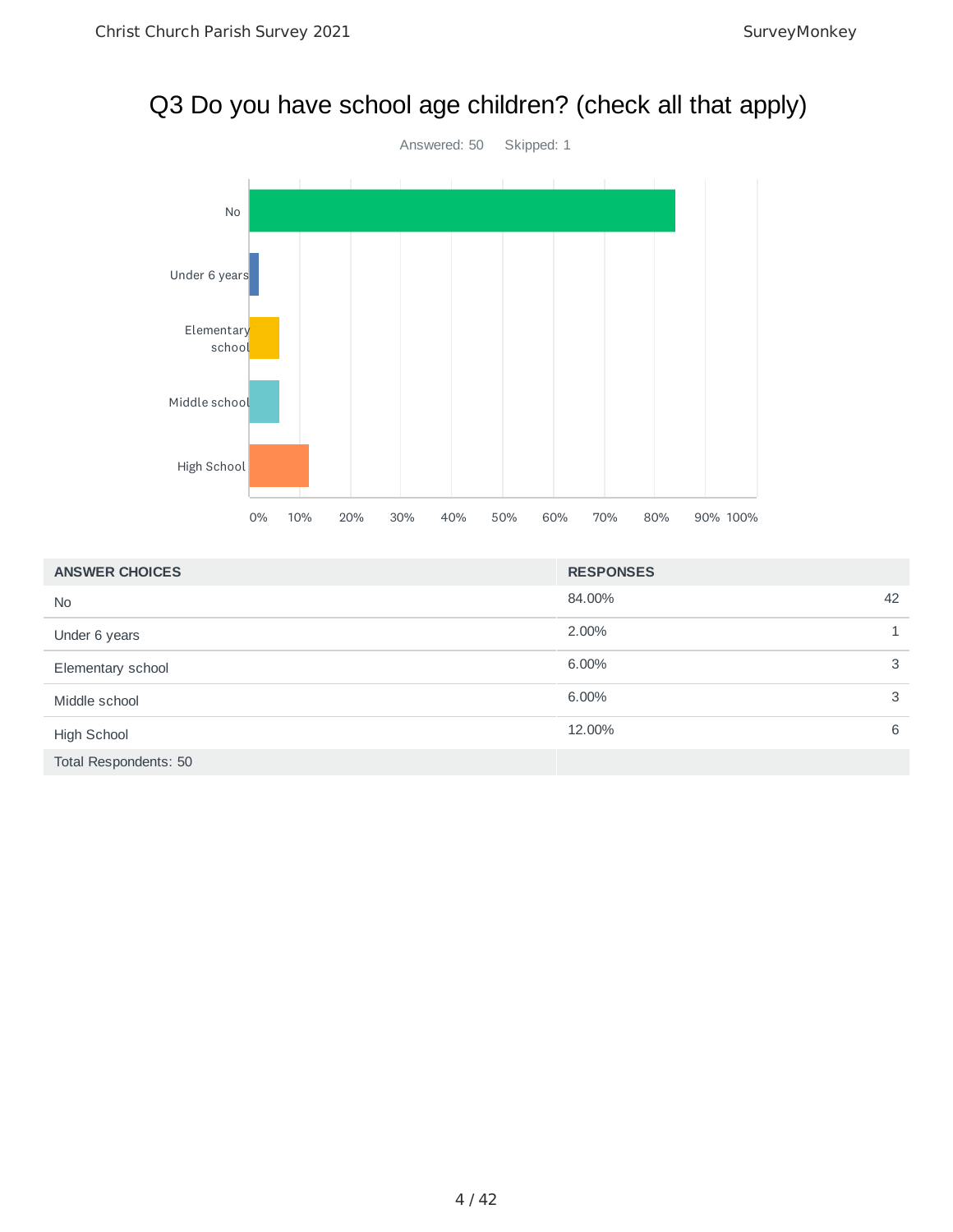#### Q4 What first brought you to Christ Church? (check all that apply)



| <b>ANSWER CHOICES</b>  | <b>RESPONSES</b> |                |
|------------------------|------------------|----------------|
| Friend                 | 15.69%           | 8              |
| Relative               | 19.61%           | 10             |
| Live in neighborhood   | 43.14%           | 22             |
| Website                | 1.96%            | $\mathbf{1}$   |
| Clergy                 | 13.73%           | $\overline{7}$ |
| Came to an Event       | 1.96%            | $\mathbf{1}$   |
| Visitor                | 23.53%           | 12             |
| Other (please specify) | 25.49%           | 13             |
| Total Respondents: 51  |                  |                |

| #              | <b>OTHER (PLEASE SPECIFY)</b>                          | <b>DATE</b>       |
|----------------|--------------------------------------------------------|-------------------|
| 1              | Spouse                                                 | 7/25/2021 1:44 PM |
| 2              | Switch parish                                          | 7/24/2021 4:31 PM |
| 3              | Beautiful church                                       | 7/7/2021 1:10 PM  |
| $\overline{4}$ | husband                                                | 7/5/2021 7:49 PM  |
| 5              | rode bicycles past the church for years. It drew us in | 6/27/2021 7:33 PM |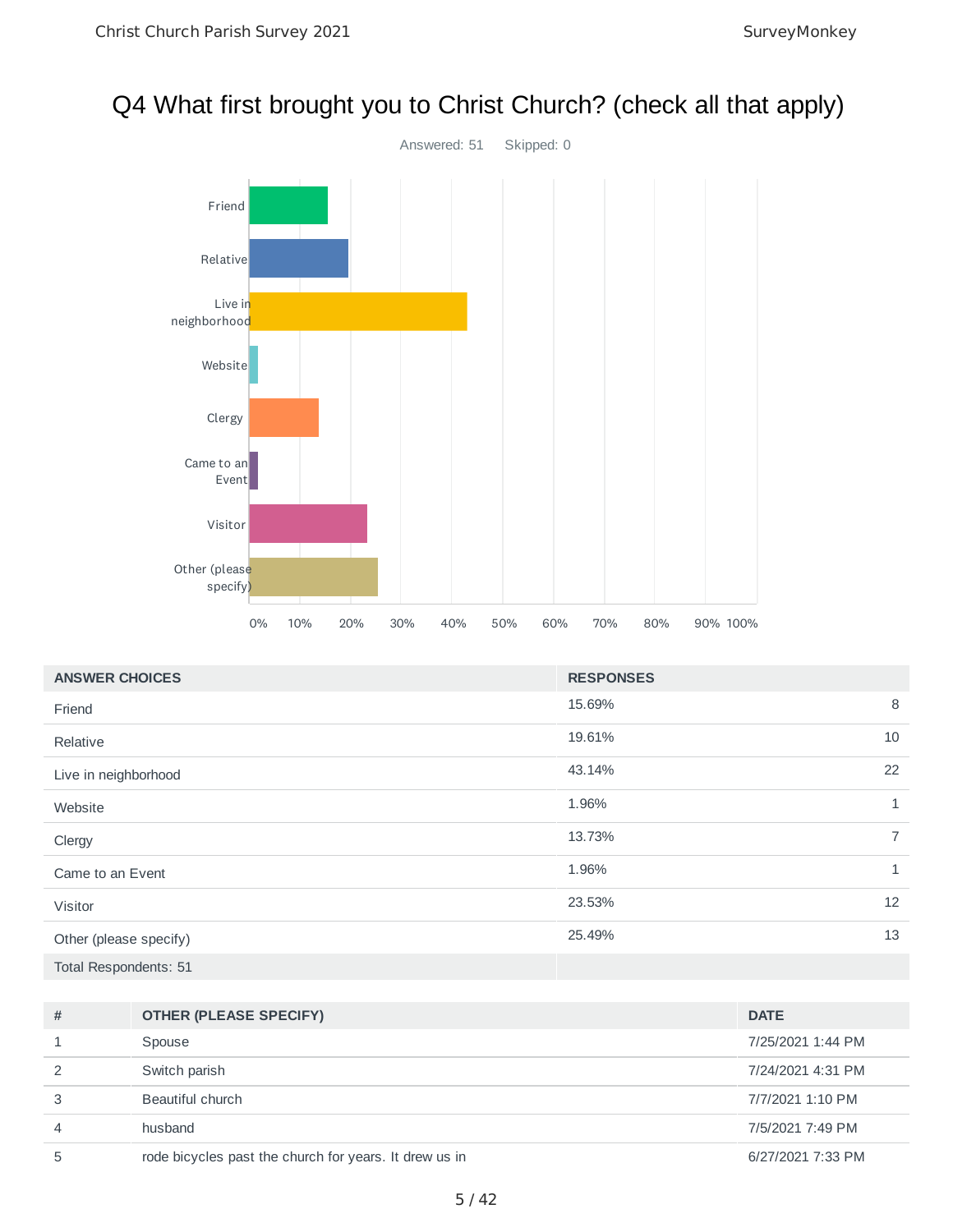| 6  | Christmas Eve                                                                                                                  | 6/27/2021 5:35 PM  |
|----|--------------------------------------------------------------------------------------------------------------------------------|--------------------|
|    | Member since birth                                                                                                             | 6/21/2021 12:40 PM |
| 8  | Sunday evening service                                                                                                         | 6/20/2021 11:28 PM |
| 9  | married into the church in 1967                                                                                                | 6/20/2021 9:34 PM  |
| 10 | All Saints was my church - loved Fr. Chris                                                                                     | 6/20/2021 5:58 PM  |
| 11 | when we moved to MD 4 years ago, went through all the local Episcopal Churches. CCC was<br>closest and loved the architecture. | 6/20/2021 4:27 PM  |
| 12 | Family has historically attended Christ Church                                                                                 | 6/20/2021 3:25 PM  |
| 13 | I have since moved and live 2 hrs away, but am still a member                                                                  | 6/20/2021 2:40 PM  |
|    |                                                                                                                                |                    |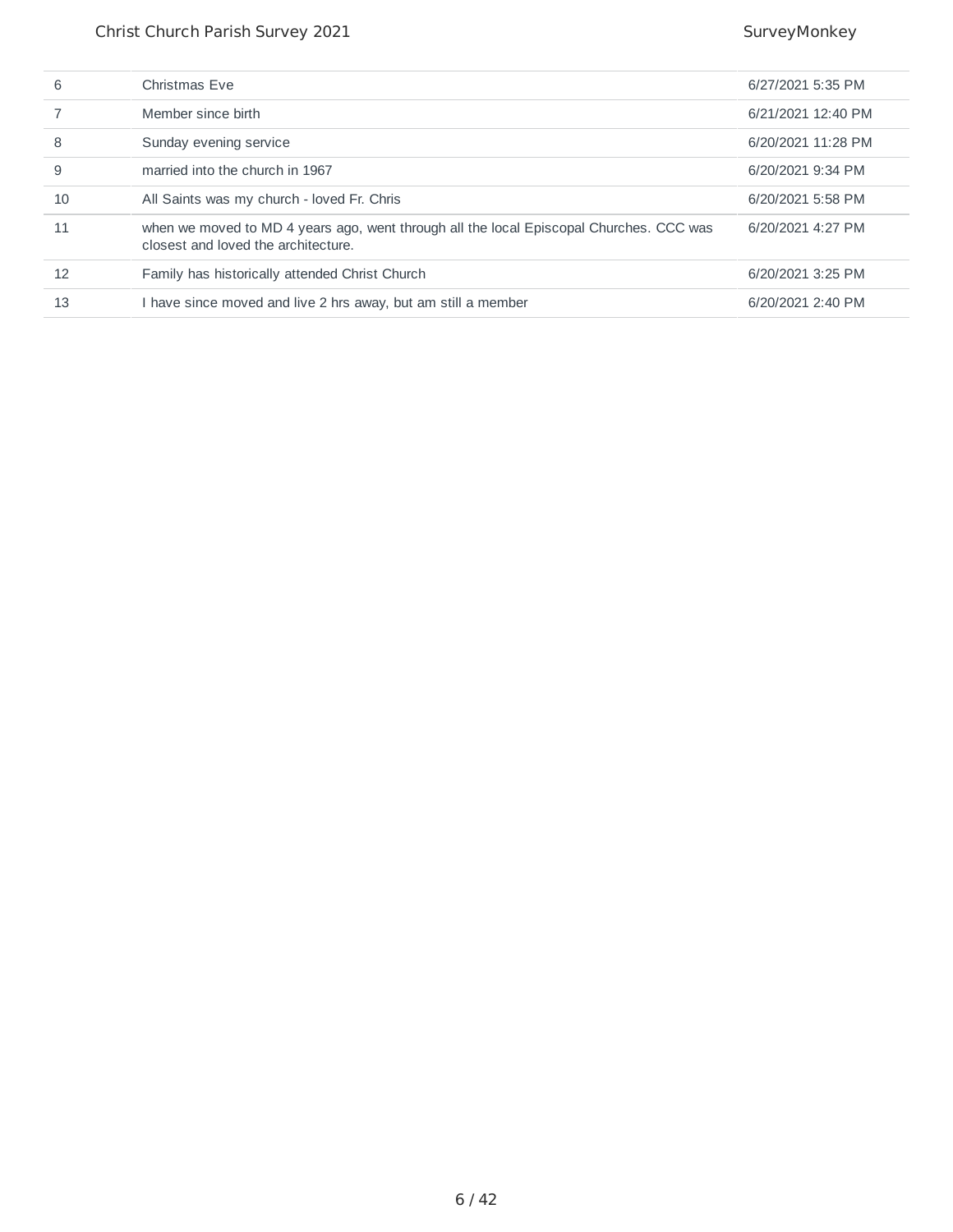# Q5 How many years have you attended Christ Church?

Answered: 46 Skipped: 5

| #              | <b>RESPONSES</b> | <b>DATE</b>        |
|----------------|------------------|--------------------|
| $\mathbf{1}$   | 38               | 7/26/2021 4:09 PM  |
| 2              | 35               | 7/26/2021 3:51 PM  |
| 3              | 63               | 7/26/2021 3:44 PM  |
| 4              | 14               | 7/26/2021 3:40 PM  |
| 5              | 14               | 7/26/2021 3:32 PM  |
| 6              | $\mathbf{1}$     | 7/26/2021 3:29 PM  |
| $\overline{7}$ | 15               | 7/25/2021 11:17 PM |
| 8              | 21               | 7/25/2021 1:44 PM  |
| 9              | 22               | 7/25/2021 12:31 PM |
| 10             | 28               | 7/25/2021 7:58 AM  |
| 11             | 16               | 7/25/2021 12:09 AM |
| 12             | 5                | 7/24/2021 10:50 PM |
| 13             | 5                | 7/24/2021 10:38 PM |
| 14             | $\overline{2}$   | 7/24/2021 4:31 PM  |
| 15             | 36               | 7/24/2021 3:29 PM  |
| 16             | 40               | 7/7/2021 1:14 PM   |
| 17             | 38               | 7/7/2021 1:10 PM   |
| 18             | 21               | 7/5/2021 7:56 PM   |
| 19             | 30               | 7/5/2021 7:49 PM   |
| 20             | 5                | 7/4/2021 9:50 PM   |
| 21             | 20               | 7/1/2021 3:13 PM   |
| 22             | 10               | 6/28/2021 8:30 PM  |
| 23             | 50               | 6/28/2021 4:37 PM  |
| 24             | $20\,$           | 6/28/2021 10:27 AM |
| 25             | 20               | 6/27/2021 7:33 PM  |
| 26             | 23               | 6/27/2021 5:35 PM  |
| 27             | 5                | 6/24/2021 8:54 PM  |
| 28             | 14               | 6/22/2021 2:35 PM  |
| 29             | 21               | 6/22/2021 12:18 PM |
| 30             | 21               | 6/22/2021 9:53 AM  |
| 31             | 25               | 6/21/2021 6:01 PM  |
| 32             | 80               | 6/21/2021 12:40 PM |
| 33             | 20               | 6/21/2021 5:06 AM  |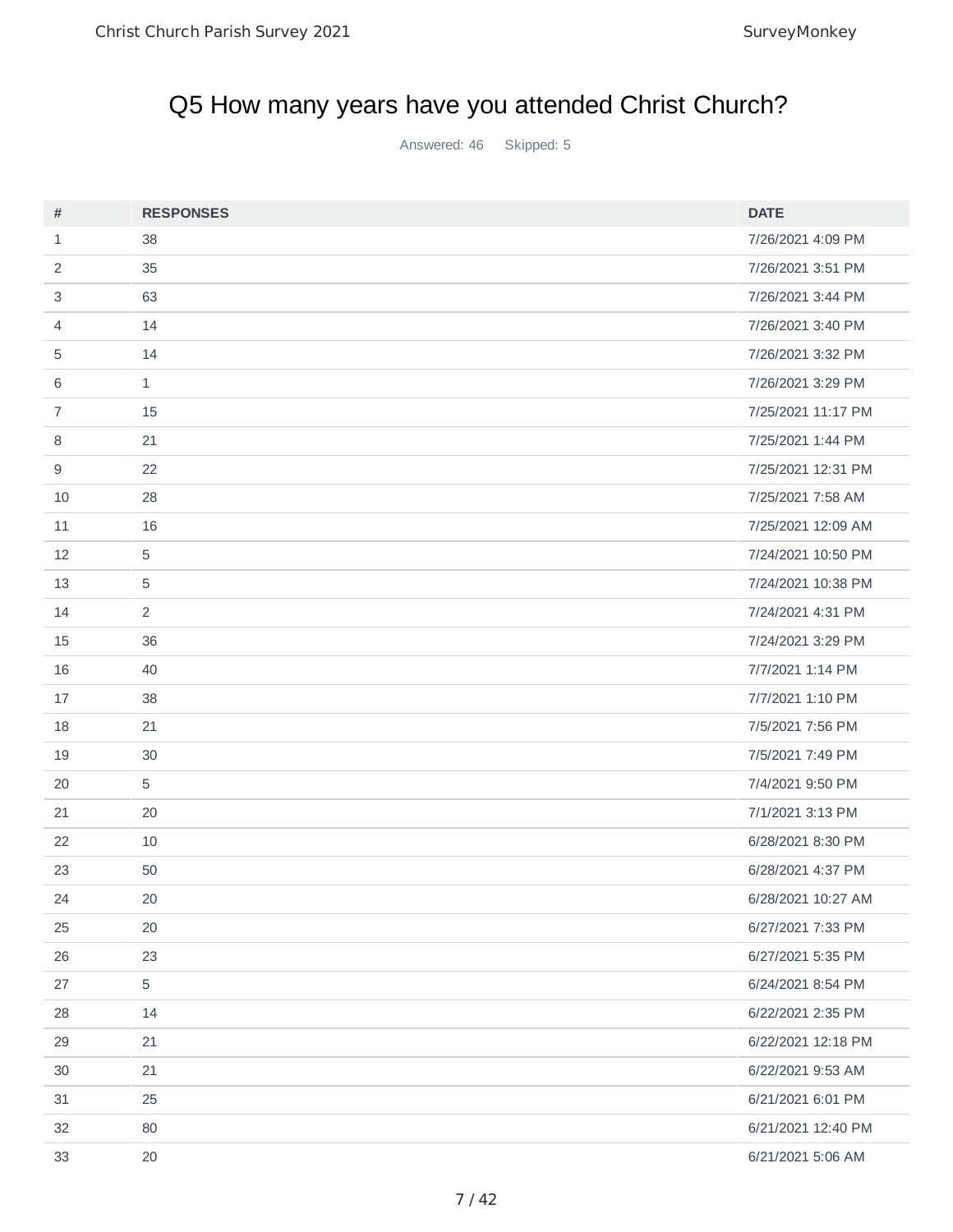| 34 | 8              | 6/20/2021 11:28 PM |
|----|----------------|--------------------|
| 35 | 10             | 6/20/2021 10:14 PM |
| 36 | 50             | 6/20/2021 9:36 PM  |
| 37 | 15             | 6/20/2021 9:34 PM  |
| 38 | 54             | 6/20/2021 9:34 PM  |
| 39 | 5              | 6/20/2021 8:58 PM  |
| 40 | 70             | 6/20/2021 7:30 PM  |
| 41 | 3              | 6/20/2021 6:24 PM  |
| 42 | 18             | 6/20/2021 5:13 PM  |
| 43 | $\overline{4}$ | 6/20/2021 4:27 PM  |
| 44 | 3              | 6/20/2021 3:26 PM  |
| 45 | 22             | 6/20/2021 3:25 PM  |
| 46 | 3              | 6/20/2021 2:19 PM  |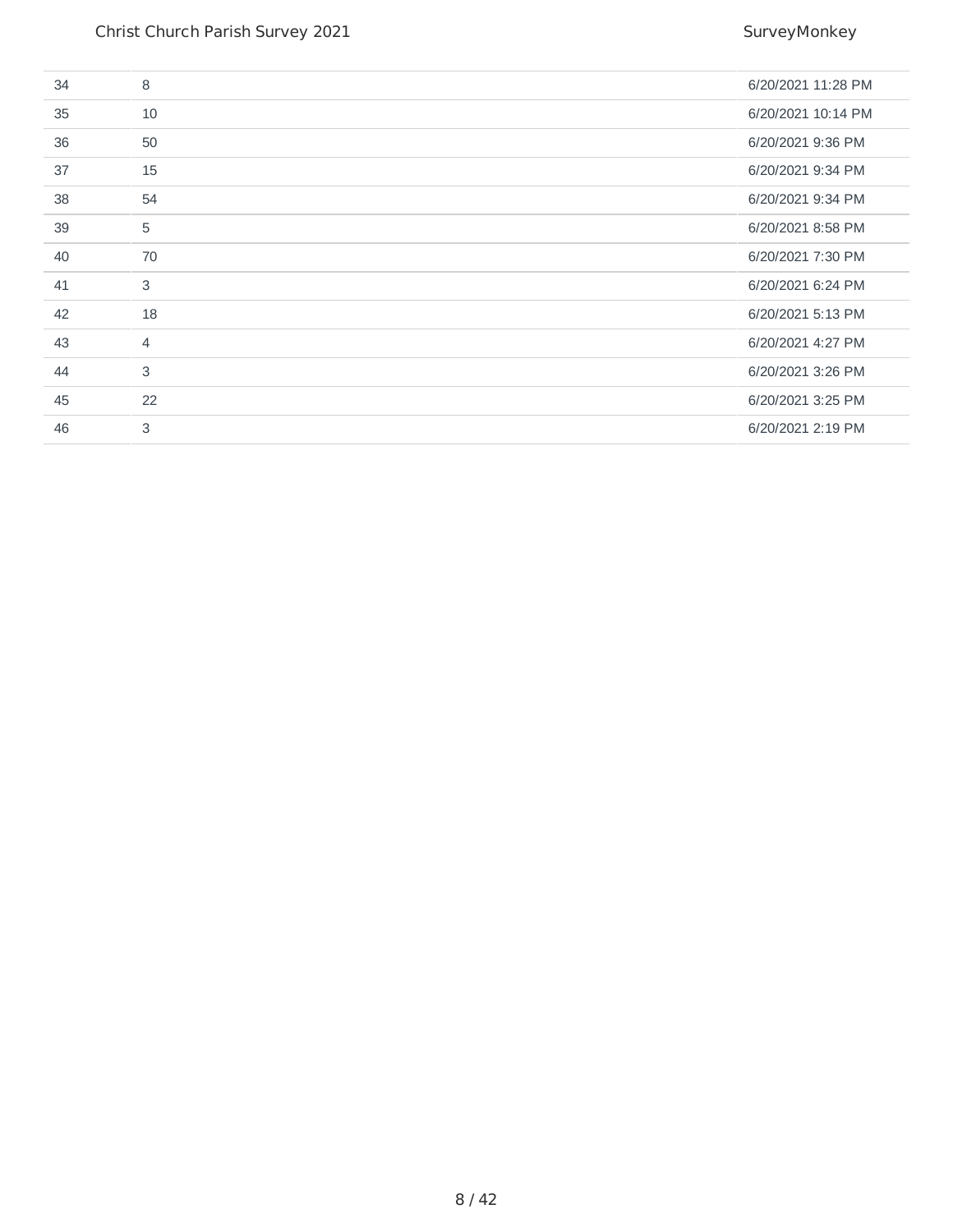#### Q6 What keeps you at Christ Church? (check all that apply)



| <b>ANSWER CHOICES</b>      | <b>RESPONSES</b> |                |
|----------------------------|------------------|----------------|
| Rector                     | 25.49%           | 13             |
| Friends                    | 70.59%           | 36             |
| Style of Worship           | 68.63%           | 35             |
| Community                  | 70.59%           | 36             |
| Music                      | 35.29%           | 18             |
| Preaching                  | 41.18%           | 21             |
| Activities                 | 35.29%           | 18             |
| Location                   | 60.78%           | 31             |
| <b>Christian Education</b> | 13.73%           | $\overline{7}$ |
| Other (please specify)     | 17.65%           | 9              |
| Total Respondents: 51      |                  |                |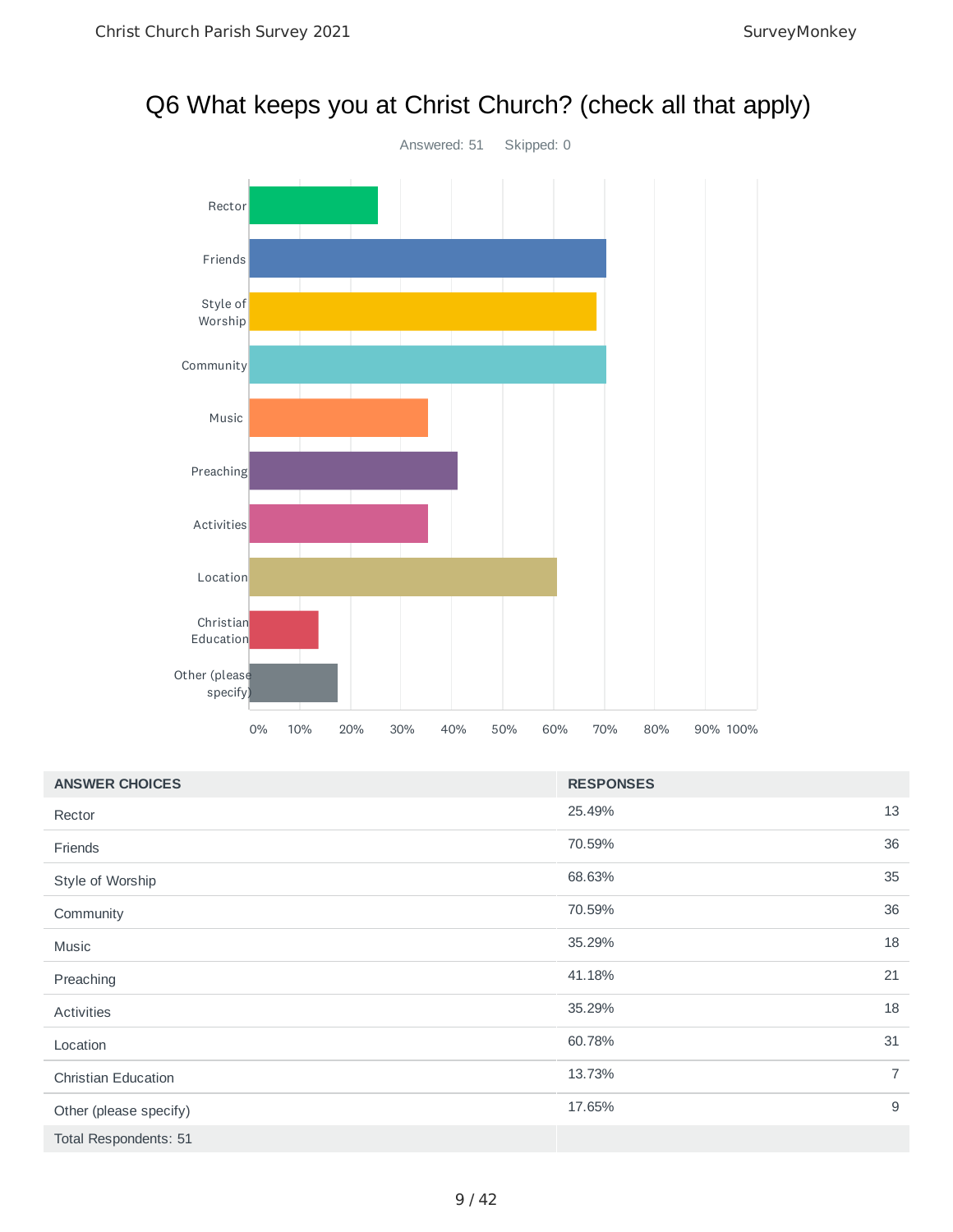| # | <b>OTHER (PLEASE SPECIFY)</b>                                                                                                                           | <b>DATE</b>        |
|---|---------------------------------------------------------------------------------------------------------------------------------------------------------|--------------------|
|   | Spiritual well being                                                                                                                                    | 7/26/2021 3:51 PM  |
|   | Everything                                                                                                                                              | 7/26/2021 3:44 PM  |
| 3 | not currently active, important events including marriage, family deaths, community and<br>relationships, commitment to larger Episcopal church-Diocese | 7/25/2021 7:58 AM  |
|   | My spouse                                                                                                                                               | 6/22/2021 9:53 AM  |
| 5 | Life Episcopalian                                                                                                                                       | 6/20/2021 11:28 PM |
| 6 | Family                                                                                                                                                  | 6/20/2021 9:34 PM  |
|   | Everything                                                                                                                                              | 6/20/2021 5:58 PM  |
| 8 | 8 am service.                                                                                                                                           | 6/20/2021 3:25 PM  |
| 9 | Have not found a church at new residence                                                                                                                | 6/20/2021 2:40 PM  |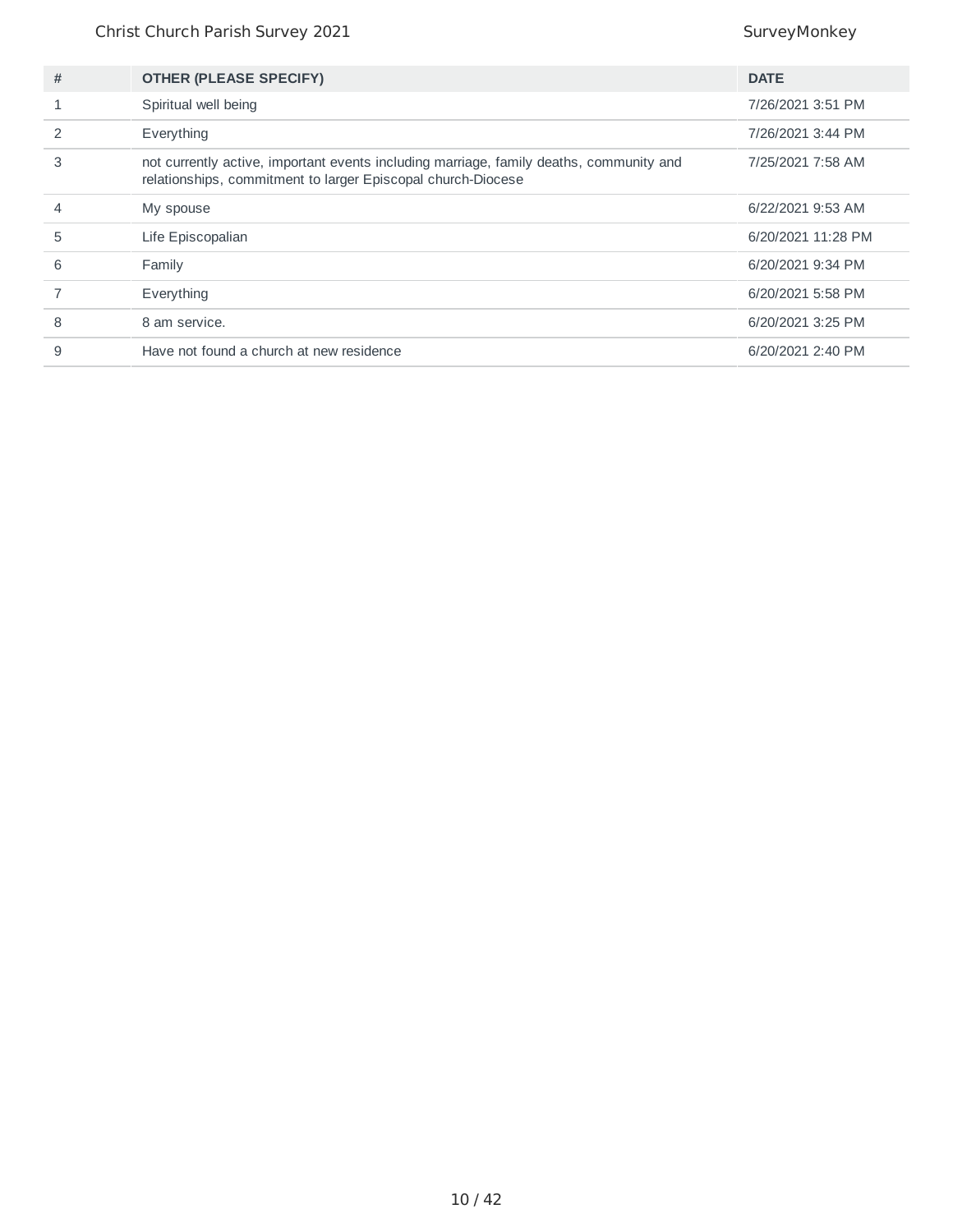#### Q7 How often do you attend worship services? (select one)



| <b>ANSWER CHOICES</b> | <b>RESPONSES</b> |    |
|-----------------------|------------------|----|
| Weekly                | 64.71%           | 33 |
| 2 times a month       | 17.65%           | 9  |
| Monthly               | 1.96%            |    |
| Occasionally          | 15.69%           | 8  |
| <b>TOTAL</b>          |                  | 51 |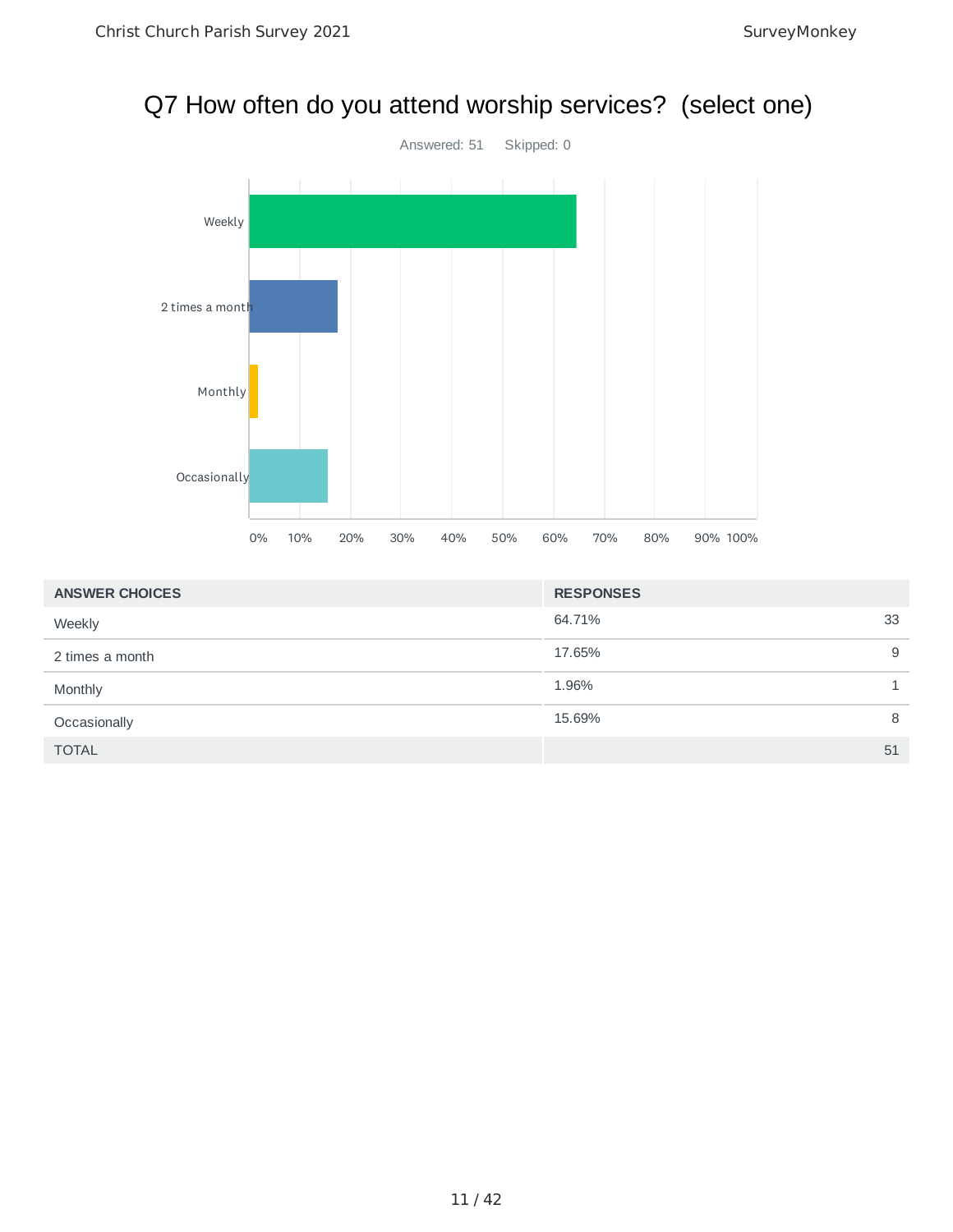#### Q8 What service do you typically attend? (select one)



| <b>ANSWER CHOICES</b> | <b>RESPONSES</b> |                |
|-----------------------|------------------|----------------|
| $8:00$ am             | 42.00%<br>21     |                |
| $10:00$ am            | 54.00%<br>27     |                |
| I watch online        | 4.00%            | $\overline{2}$ |
| <b>TOTAL</b>          | 50               |                |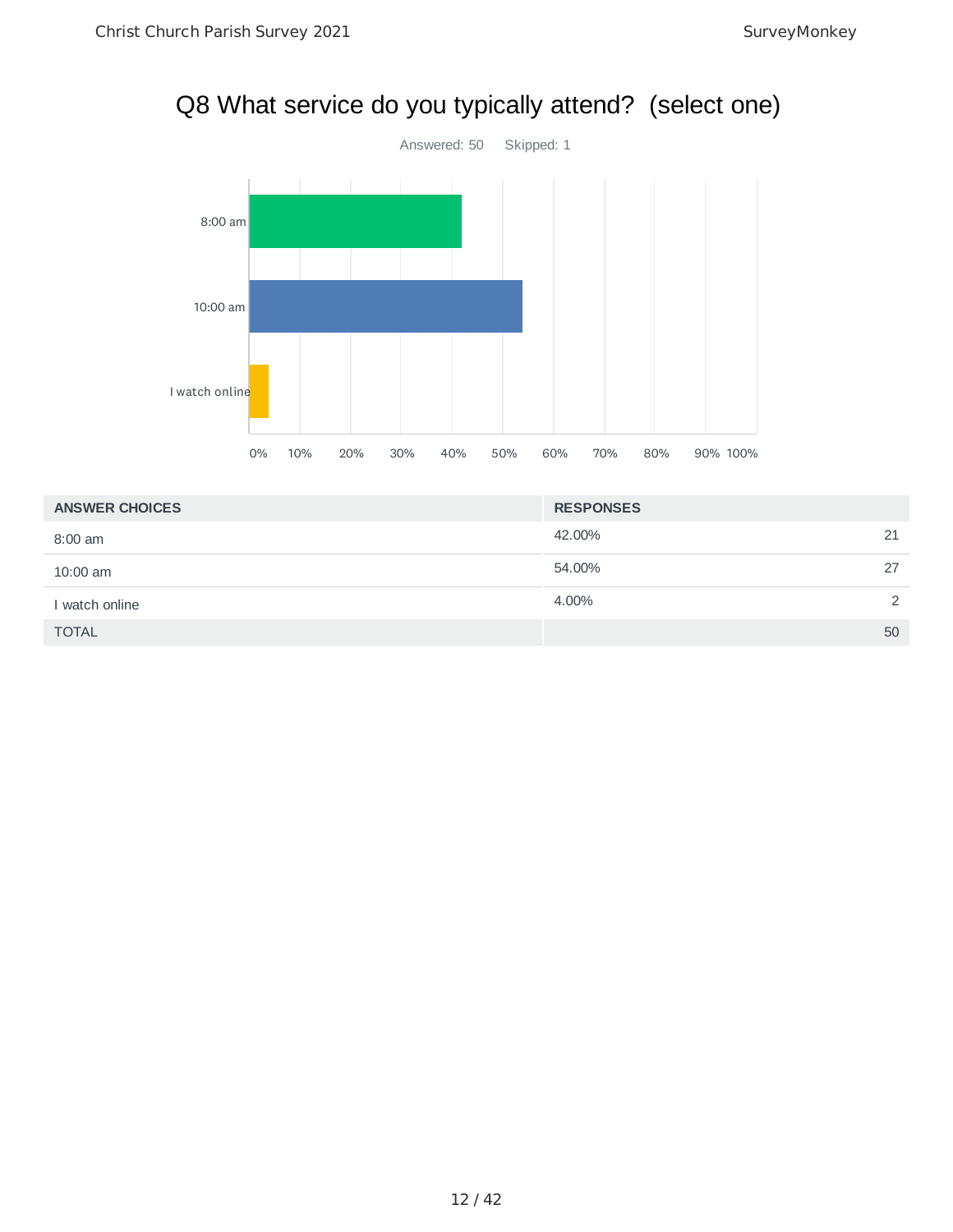#### Q9 How important is music to your worship experience? (select one)



| <b>ANSWER CHOICES</b> | <b>RESPONSES</b> |    |
|-----------------------|------------------|----|
| Very important        | 27.45%           | 14 |
| Important             | 17.65%           | 9  |
| Somewhat important    | 23.53%           | 12 |
| Not important         | 31.37%           | 16 |
| <b>TOTAL</b>          |                  | 51 |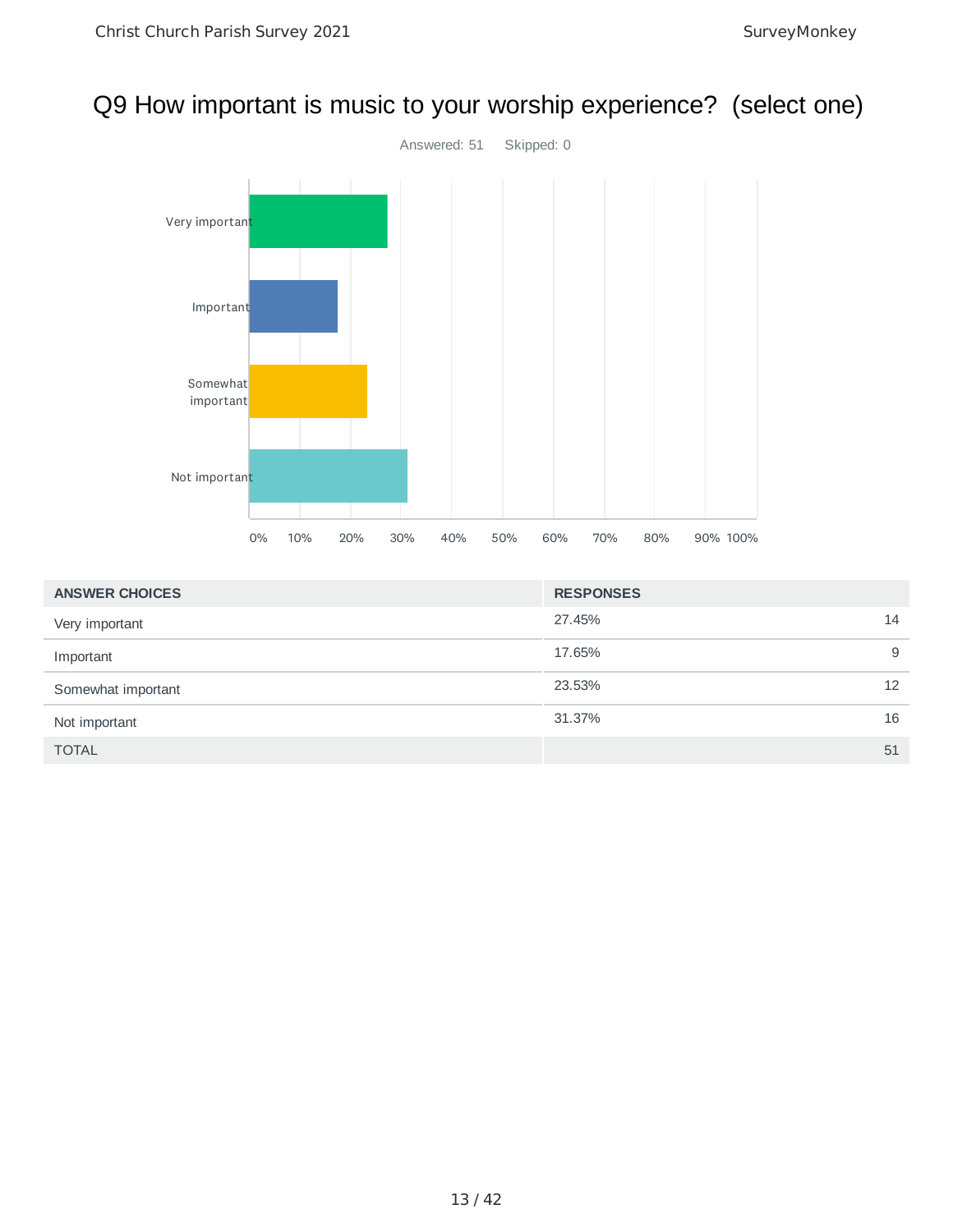## Q10 Before Covid, how satisfied were you with the worship service? (select one)



| <b>ANSWER CHOICES</b> | <b>RESPONSES</b> |
|-----------------------|------------------|
| Very Satisfied        | 29<br>58.00%     |
| Satisfied             | 18<br>36.00%     |
| Not Satisfied         | 6.00%<br>3       |
| <b>TOTAL</b>          | 50               |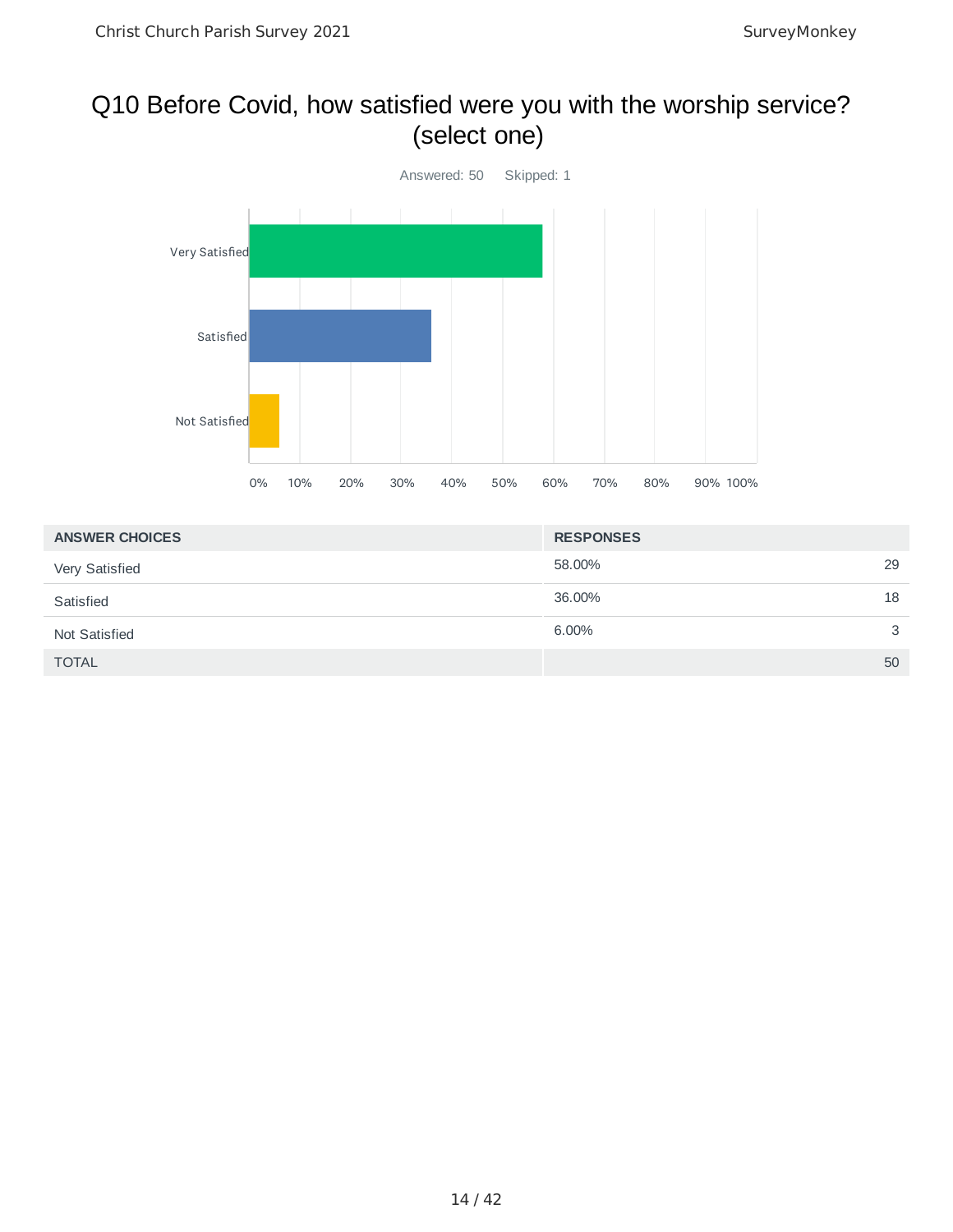#### Q11 During Covid, did you watch online worship services from Christ Church? (select one)



| <b>ANSWER CHOICES</b>                      | <b>RESPONSES</b> |    |
|--------------------------------------------|------------------|----|
| Yes                                        | 64.71%           | 33 |
| <b>No</b>                                  | 25.49%           | 13 |
| Poor internet access or No internet access | 9.80%            | 5  |
| <b>TOTAL</b>                               |                  | 51 |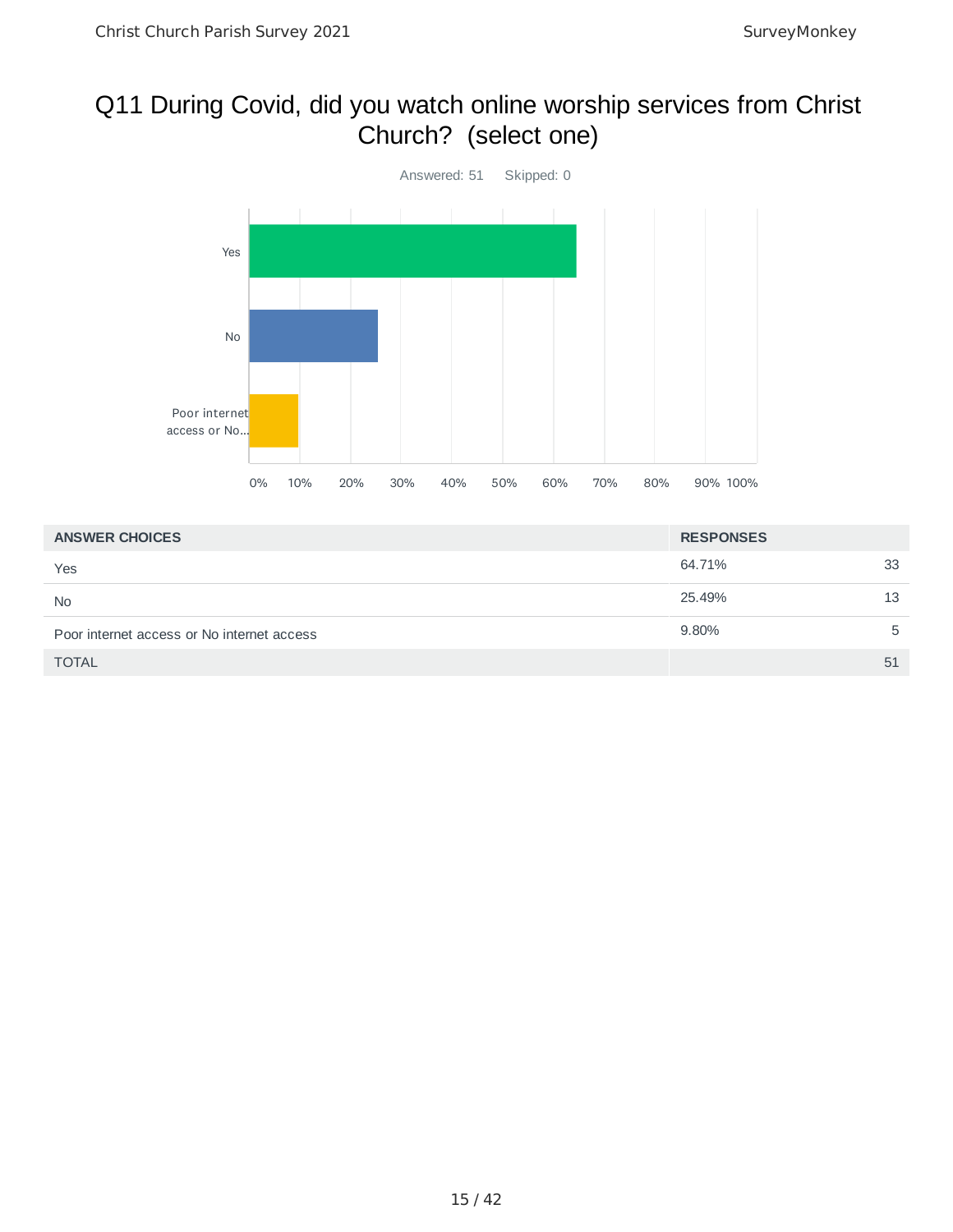# Q12 What do you like about worship services at Christ Church?

Answered: 44 Skipped: 7

| #            | <b>RESPONSES</b>                                                                                                                                        | <b>DATE</b>        |
|--------------|---------------------------------------------------------------------------------------------------------------------------------------------------------|--------------------|
| $\mathbf{1}$ | The liturgy, music and the people. The rector.                                                                                                          | 7/26/2021 4:09 PM  |
| 2            | Our (the congregation's) hospitality! Our trademark!!!                                                                                                  | 7/26/2021 3:51 PM  |
| 3            | Everything                                                                                                                                              | 7/26/2021 3:44 PM  |
| 4            | Great congregation                                                                                                                                      | 7/26/2021 3:40 PM  |
| 5            | The people!                                                                                                                                             | 7/26/2021 3:32 PM  |
| 6            | The church and its people are beautiful                                                                                                                 | 7/26/2021 3:29 PM  |
| 7            | The sermons, and the people.                                                                                                                            | 7/25/2021 11:17 PM |
| 8            | Leaving church feeling uplifted. Being with our church friends.                                                                                         | 7/25/2021 1:44 PM  |
| 9            | Sermon                                                                                                                                                  | 7/25/2021 12:31 PM |
| 10           | Very uplifting and fulfilling.                                                                                                                          | 7/24/2021 10:52 PM |
| 11           | Very uplifting and fulfilling.                                                                                                                          | 7/24/2021 10:51 PM |
| 12           | Very uplifting and fulfilling.                                                                                                                          | 7/24/2021 10:50 PM |
| 13           | That's how I talk to God, up front and personal.                                                                                                        | 7/24/2021 10:38 PM |
| 14           | Community                                                                                                                                               | 7/24/2021 4:31 PM  |
| 15           | The friendly, welcoming atmosphere and the sense of a church family.                                                                                    | 7/24/2021 3:29 PM  |
| 16           | The atmosphere and learning how to develop my relationship w/Christ and to become more<br>Christ-like.                                                  | 7/7/2021 1:14 PM   |
| 17           | All aspects such as Eucharist, confession, prayers of the people                                                                                        | 7/7/2021 1:10 PM   |
| 18           | No pressure                                                                                                                                             | 7/4/2021 9:50 PM   |
| 19           | The spiritual feeling of the building and the people in it. The grace and fellowship of other<br>parishioners                                           | 6/28/2021 8:30 PM  |
| 20           | Being able to worship with people I care about.                                                                                                         | 6/28/2021 4:37 PM  |
| 21           | The liturgy, sermons, communion                                                                                                                         | 6/28/2021 10:27 AM |
| 22           | Relevant topics; sense of community; friendly congregation                                                                                              | 6/27/2021 7:33 PM  |
| 23           | Liturgy and music                                                                                                                                       | 6/27/2021 5:35 PM  |
| 24           | Traditional worship, the music, participating as a LEM & Lector, the feeling of community and<br>friendship that is cultivated through worship together | 6/24/2021 8:54 PM  |
| 25           | The since of a family gathering.                                                                                                                        | 6/24/2021 1:51 PM  |
| 26           | Enjoy the Liturgy and the ritual                                                                                                                        | 6/22/2021 2:35 PM  |
| 27           | It follows a regular pattern. It is somewhat interactive.                                                                                               | 6/22/2021 12:18 PM |
| 28           | Consistency, familiarity                                                                                                                                | 6/21/2021 6:01 PM  |
| 29           | Space and people                                                                                                                                        | 6/21/2021 12:40 PM |
| 30           | Quiet, contemplative prayer. Seeing friends. Church building itself is a special place.                                                                 | 6/21/2021 5:06 AM  |
| 31           | Like the feel of worshiping in a church with so much history                                                                                            | 6/20/2021 11:28 PM |
|              |                                                                                                                                                         |                    |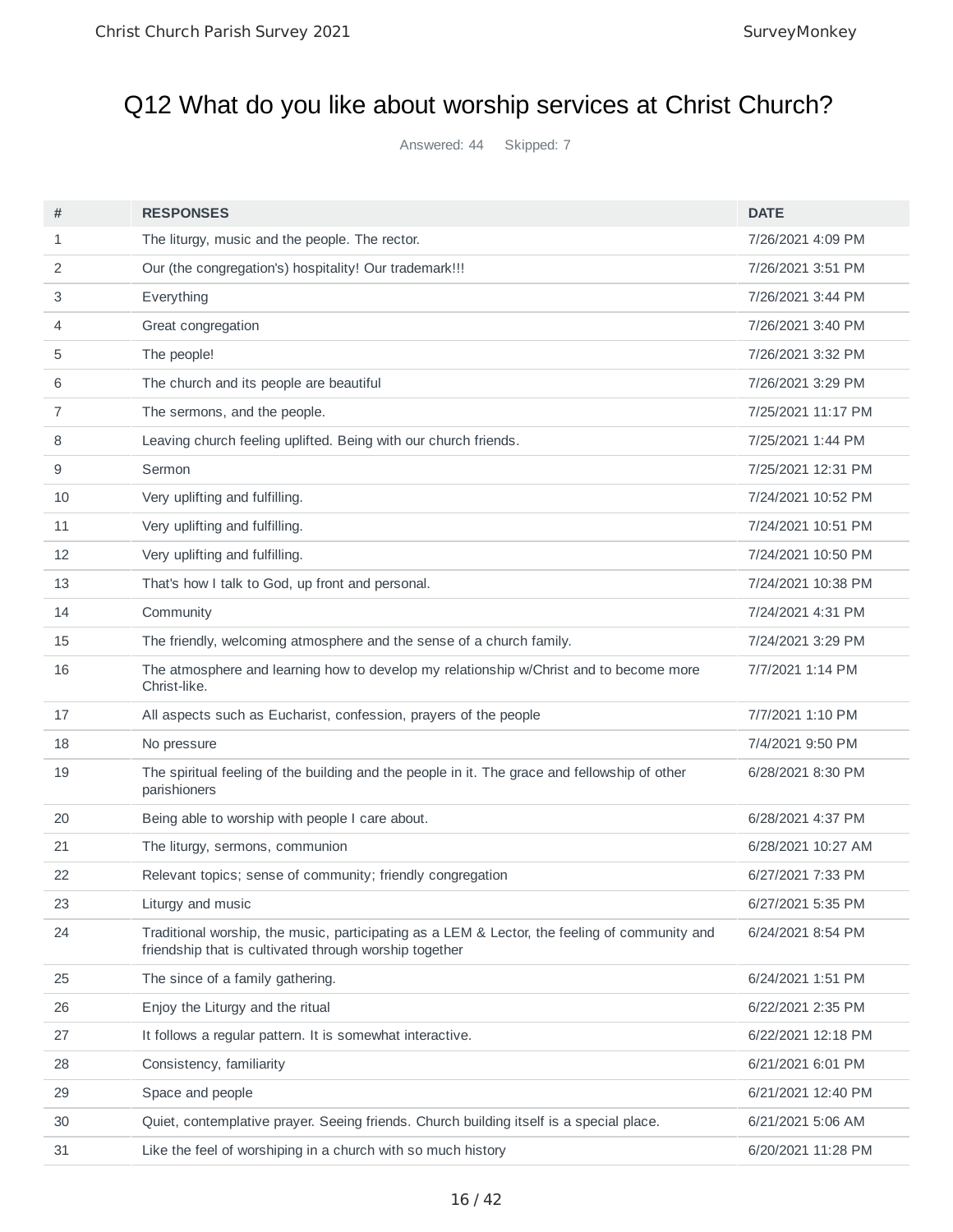| 32 | a since of fellowship and and learning about the bible as it relates to our daily life                                 | 6/20/2021 9:36 PM |
|----|------------------------------------------------------------------------------------------------------------------------|-------------------|
| 33 | Feeling of being a part of the service                                                                                 | 6/20/2021 9:34 PM |
| 34 | I like the 8 o clock service cuz there isn't music and it's usually isn't a lengthy service                            | 6/20/2021 9:34 PM |
| 35 | the length of the service, the friendliness of the priest and the gathering after the 10am service                     | 6/20/2021 8:58 PM |
| 36 | Everything                                                                                                             | 6/20/2021 7:30 PM |
| 37 | I like the liturgy of the service.                                                                                     | 6/20/2021 6:24 PM |
| 38 | can't think of anything I don't like                                                                                   | 6/20/2021 5:58 PM |
| 39 | I love the traditional service, the history of the church and the fellowship.                                          | 6/20/2021 5:13 PM |
| 40 | Low church, dedicated parish and beautiful church                                                                      | 6/20/2021 4:27 PM |
| 41 | The church itself snd the style of service which has interaction with everyone and not just<br>sitting there listening | 6/20/2021 3:26 PM |
| 42 | Simple, traditional, short.                                                                                            | 6/20/2021 3:25 PM |
| 43 | n/a                                                                                                                    | 6/20/2021 2:40 PM |
| 44 | Friends                                                                                                                | 6/20/2021 2:19 PM |
|    |                                                                                                                        |                   |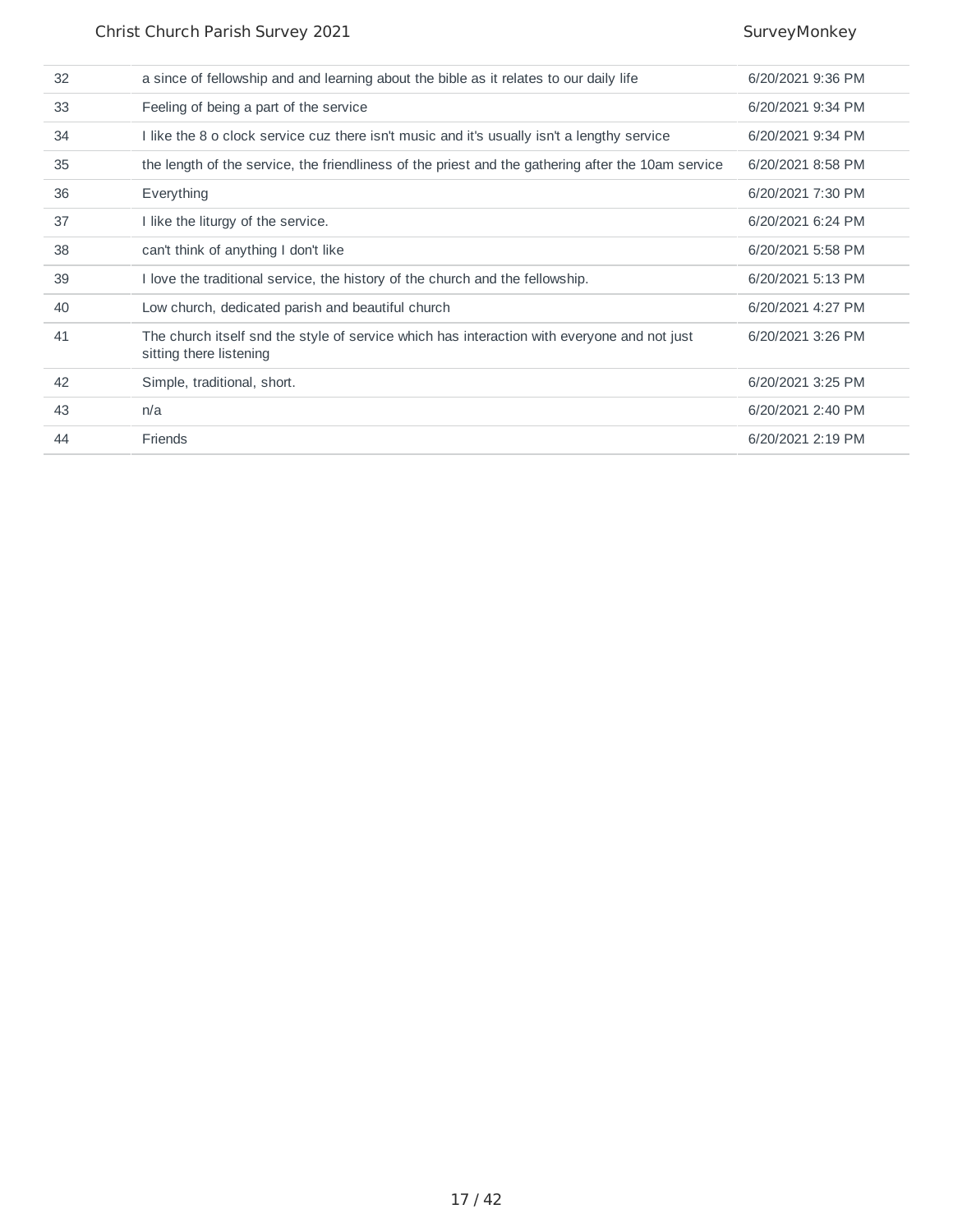# Q13 How would you improve worship services at Christ Church?

Answered: 41 Skipped: 10

| #  | <b>RESPONSES</b>                                                                                                                                                                                             | <b>DATE</b>        |
|----|--------------------------------------------------------------------------------------------------------------------------------------------------------------------------------------------------------------|--------------------|
| 1  | Increasing the congregation (at both services) would increase the energy level. I particularly<br>liked the liturgical variety of Fr. Chris.                                                                 | 7/26/2021 4:09 PM  |
| 2  | Change time back to 11:00                                                                                                                                                                                    | 7/26/2021 3:51 PM  |
| 3  | I don't know                                                                                                                                                                                                 | 7/26/2021 3:44 PM  |
| 4  | Finding a permanent leader                                                                                                                                                                                   | 7/26/2021 3:40 PM  |
| 5  | Unsure                                                                                                                                                                                                       | 7/26/2021 3:32 PM  |
| 6  | unsure - some music at the 8am service would be nice. I haven't heard the church bells in a<br>while                                                                                                         | 7/26/2021 3:29 PM  |
| 7  | To go back doing Friday Night Sunday School.                                                                                                                                                                 | 7/25/2021 11:17 PM |
| 8  | Seems fine                                                                                                                                                                                                   | 7/25/2021 1:44 PM  |
| 9  | $\tilde{?}$                                                                                                                                                                                                  | 7/25/2021 12:31 PM |
| 10 | Not sure                                                                                                                                                                                                     | 7/25/2021 12:09 AM |
| 11 | Not sure.                                                                                                                                                                                                    | 7/24/2021 10:52 PM |
| 12 | Not sure.                                                                                                                                                                                                    | 7/24/2021 10:51 PM |
| 13 | Not sure.                                                                                                                                                                                                    | 7/24/2021 10:50 PM |
| 14 | More singing!                                                                                                                                                                                                | 7/24/2021 10:38 PM |
| 15 | Full time priest                                                                                                                                                                                             | 7/24/2021 4:31 PM  |
| 16 | Get more people in there to listen! Also, I wish the parishioners were more  culturally<br>diverse.                                                                                                          | 7/24/2021 3:29 PM  |
| 17 | Keep the piano music during communion at the 8 am service. No singing, just the piano.                                                                                                                       | 7/7/2021 1:14 PM   |
| 18 | Following the Rite 1 and 2 as in the BCP                                                                                                                                                                     | 7/7/2021 1:10 PM   |
| 19 | If it ain't broken                                                                                                                                                                                           | 7/4/2021 9:50 PM   |
| 20 | Continue with music                                                                                                                                                                                          | 6/28/2021 8:30 PM  |
| 21 | I would like to be able to take comple communion by sharing the communion chalice.                                                                                                                           | 6/28/2021 4:37 PM  |
| 22 | Involve youth more in church services. Recognize visitors more.                                                                                                                                              | 6/28/2021 10:27 AM |
| 23 | attract more diverse parishioners; go back to reading and repeating names on the prayer list.                                                                                                                | 6/27/2021 7:33 PM  |
| 24 | I would like to get as 'back to normal' as possible, with a regular priest and organist.                                                                                                                     | 6/27/2021 5:35 PM  |
| 25 | Encouraging the use of kneelers, physically utilizing our bodies in worship (kneeling, bowing,<br>revering the altar, etc), singing even without accompaniment, meaningful and mission<br>encouraged sermons | 6/24/2021 8:54 PM  |
| 26 | How do you improve on something is working well? You can makes changes but that doesn't<br>mean it's improved. It's impossible to undo that which can't be proved it's an improvement.                       | 6/24/2021 1:51 PM  |
| 27 | Make sure everyone can hear all speakers.                                                                                                                                                                    | 6/22/2021 12:18 PM |
| 28 | It would be good to go back to the 1979 prayer book                                                                                                                                                          | 6/21/2021 6:01 PM  |
| 29 | $\tilde{?}$                                                                                                                                                                                                  | 6/21/2021 12:40 PM |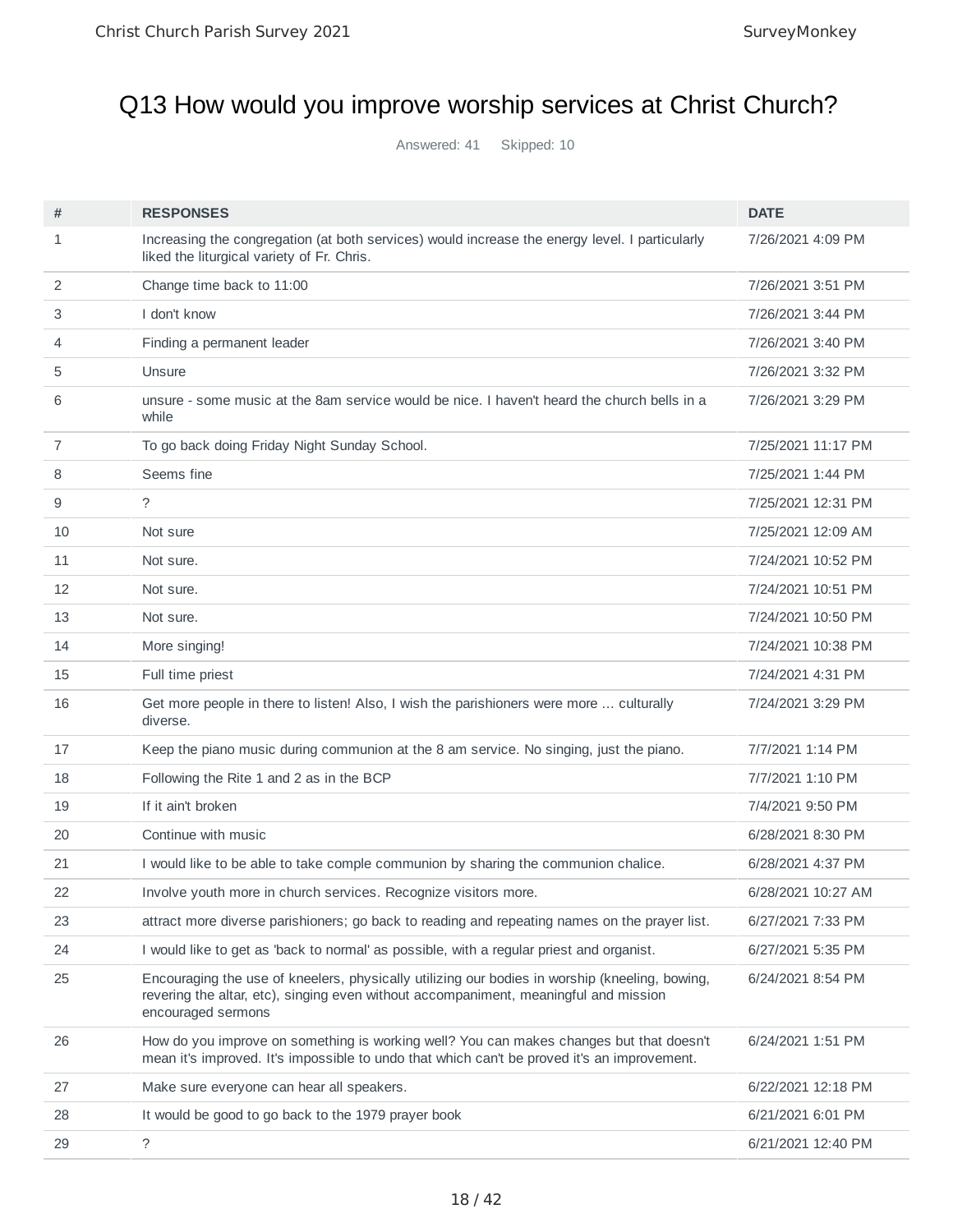#### Christ Church Parish Survey 2021 SurveyMonkey

| 30 | Keep 8am as it is.                                                                                                                                 | $6/21/2021$ 5:06 AM |
|----|----------------------------------------------------------------------------------------------------------------------------------------------------|---------------------|
| 31 | a new leader (male)                                                                                                                                | 6/20/2021 9:36 PM   |
| 32 | Only thing I can think of would be to install a pa system so that when a soft spoken person is<br>talking or reading could be heard by all         | 6/20/2021 9:34 PM   |
| 33 | just need a minister who is there to serve all the prisoners needs                                                                                 | 6/20/2021 9:34 PM   |
| 34 | Not sure I would change anything                                                                                                                   | 6/20/2021 8:58 PM   |
| 35 | the use of a microphone to help the hearing impaired.                                                                                              | 6/20/2021 7:30 PM   |
| 36 | No improvement needed.                                                                                                                             | 6/20/2021 6:24 PM   |
| 37 | Like to have a minister                                                                                                                            | 6/20/2021 5:58 PM   |
| 38 | I'm very pleased with the worship services.                                                                                                        | 6/20/2021 5:13 PM   |
| 39 | Figure out how to get another music director like we had and a rector with fewer hang-ups than<br>last one. I liked him and he was dedicated, but. | 6/20/2021 4:27 PM   |
| 40 | I like everything about it so don't need to improve it                                                                                             | 6/20/2021 3:26 PM   |
| 41 | Stability                                                                                                                                          | 6/20/2021 2:19 PM   |
|    |                                                                                                                                                    |                     |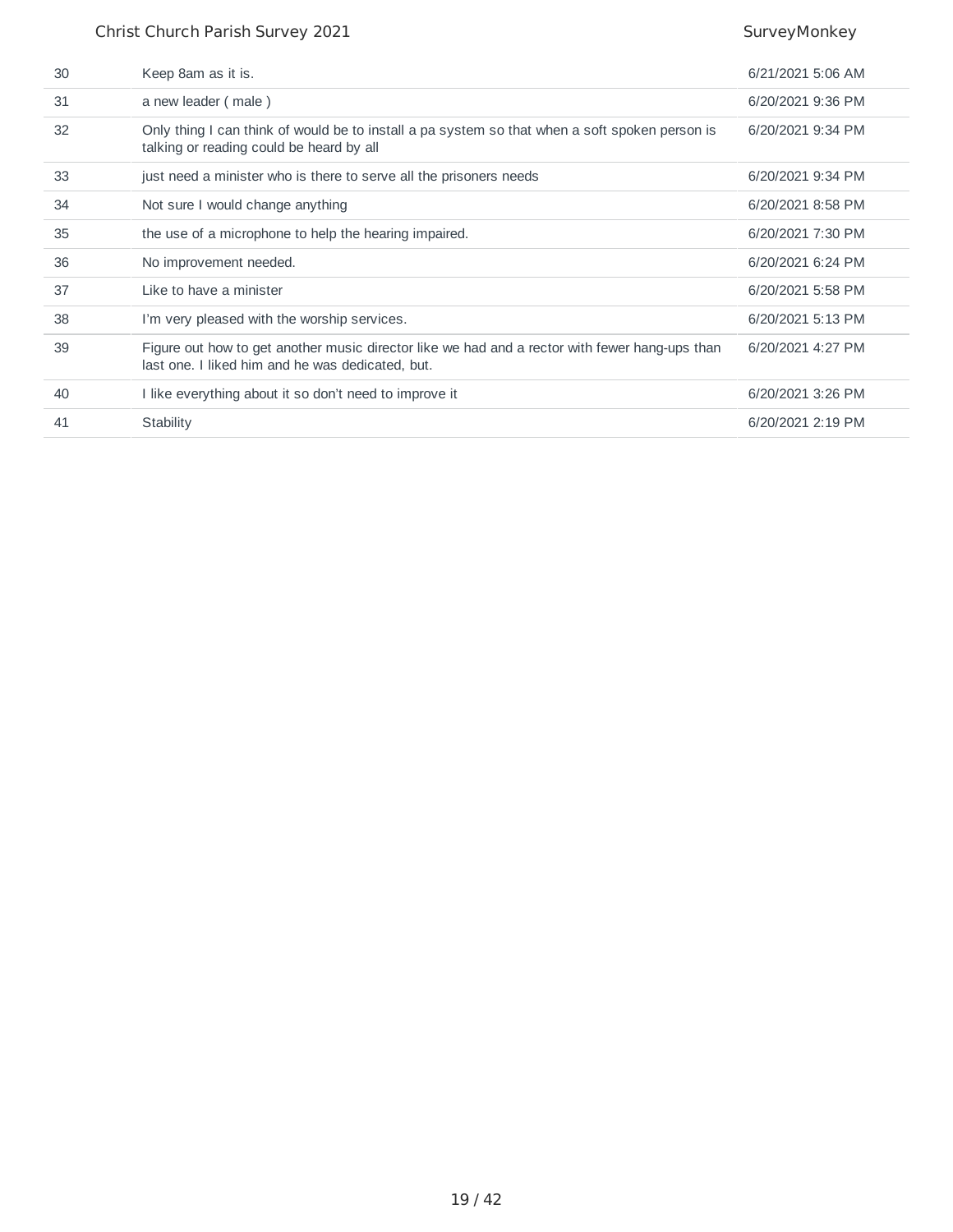#### Q14 How would you describe your stewardship at Christ Church? (check all that apply)



| <b>ANSWER CHOICES</b>                                                   | <b>RESPONSES</b> |    |
|-------------------------------------------------------------------------|------------------|----|
| Financial contribution                                                  | 89.80%           | 44 |
| Lay Eucharistic Minister                                                | 16.33%           | 8  |
| Liturgical participation (altar guild, acolyte, choir, lector, greeter) | 44.90%           | 22 |
| Bible and book studies                                                  | 26.53%           | 13 |
| Parish events (workdays, festivals, etc.)                               | 63.27%           | 31 |
| Total Respondents: 49                                                   |                  |    |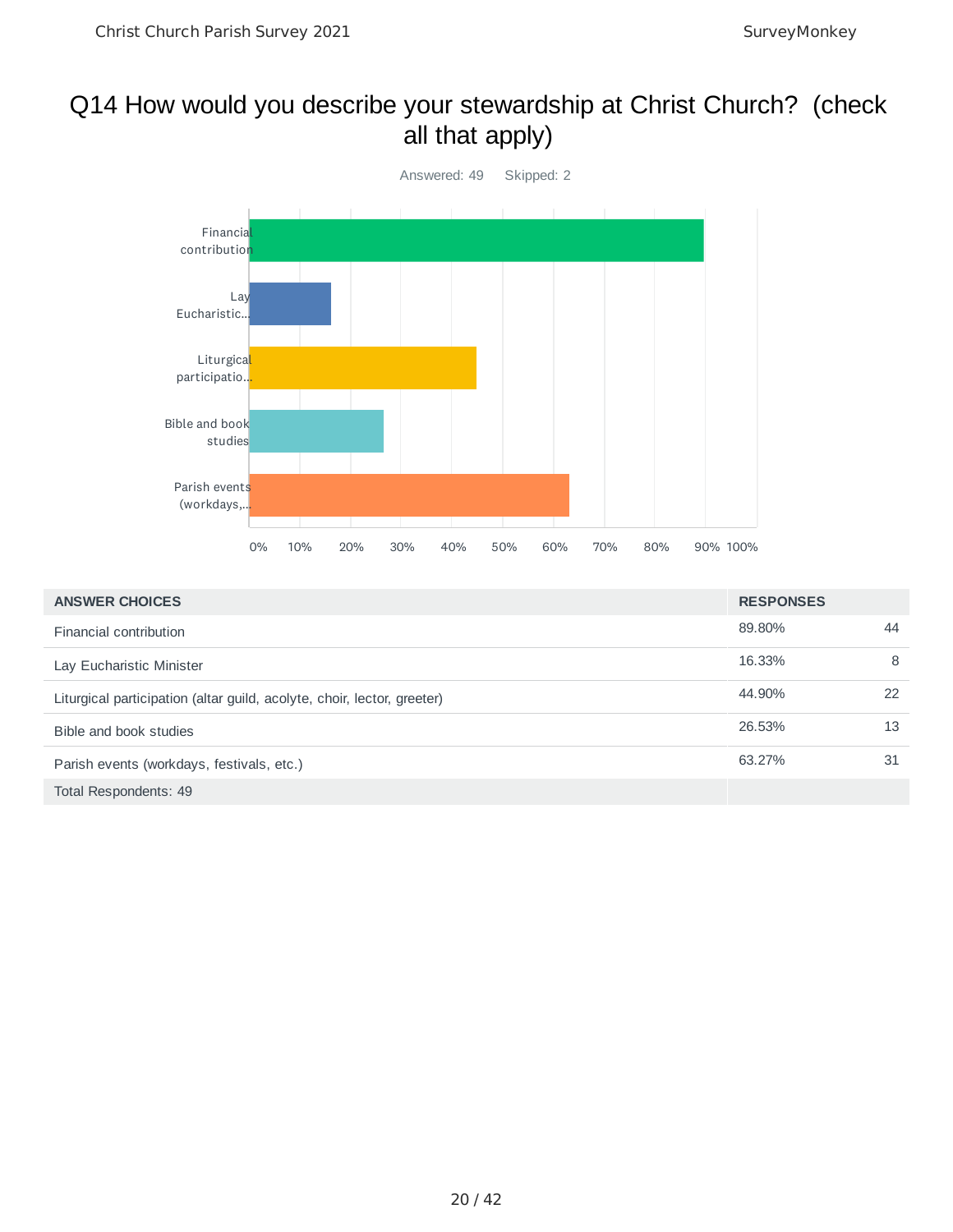#### Q15 How would you describe your financial stewardship at Christ Church? (select one)



| <b>ANSWER CHOICES</b>                                              | <b>RESPONSES</b> |                |
|--------------------------------------------------------------------|------------------|----------------|
| I pledge financially                                               | 77.08%           | 37             |
| I regularly contribute financially to the church but do not pledge | 12.50%           | 6              |
| occasionally contribute financially                                | 8.33%            | $\overline{4}$ |
| I do not contribute financially                                    | 2.08%            |                |
| <b>TOTAL</b>                                                       |                  | 48             |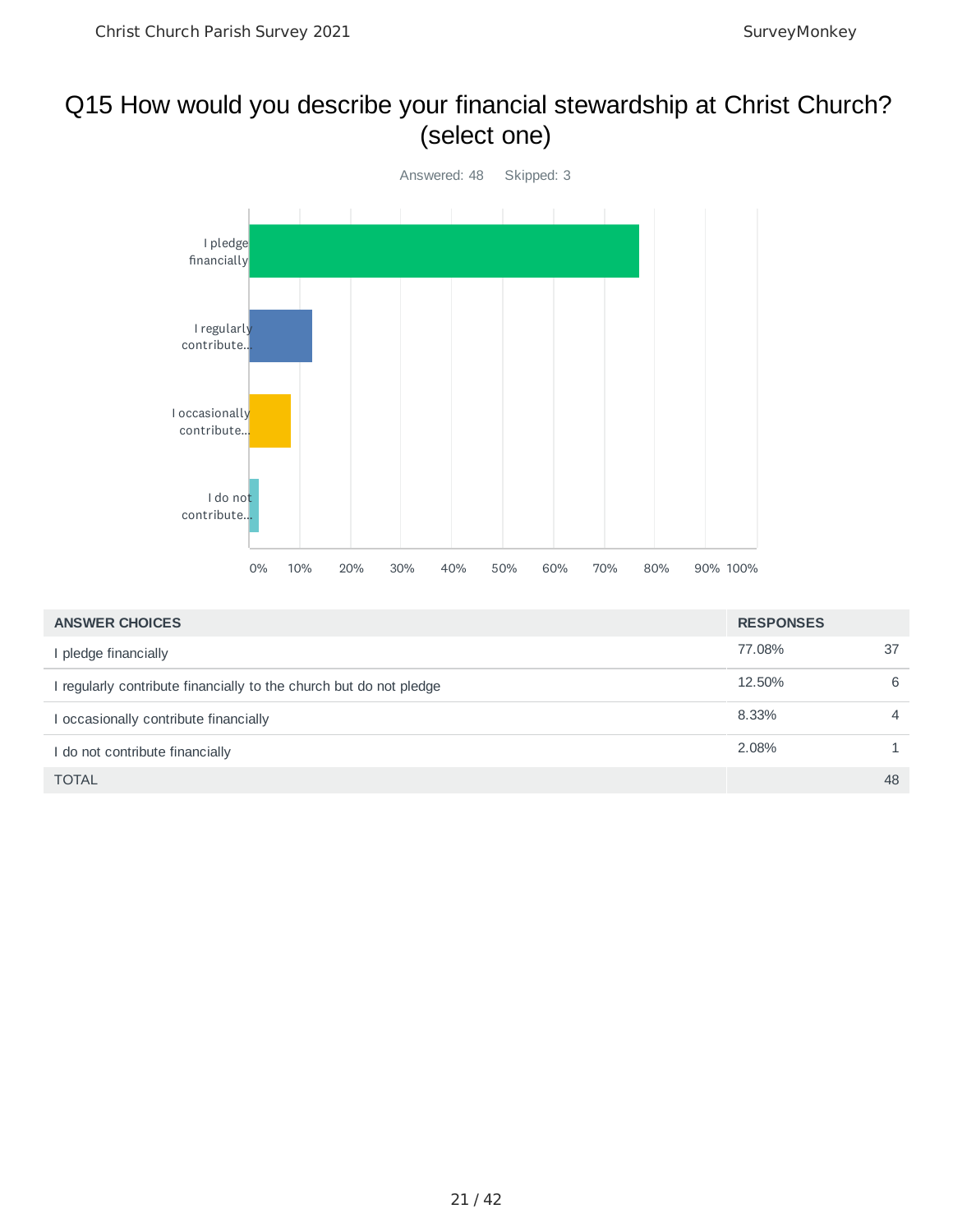#### Q16 How satisfied are you with Outreach activities at Christ Church (e.g., Strawberry Festival, Food Pantry, WARM program, Yard Sale, etc.) (select one)



| <b>ANSWER CHOICES</b> |                                                                                                                                                                                      | <b>RESPONSES</b> |                   |    |
|-----------------------|--------------------------------------------------------------------------------------------------------------------------------------------------------------------------------------|------------------|-------------------|----|
| Very satisfied        |                                                                                                                                                                                      | 48.00%           |                   | 24 |
| Satisfied             |                                                                                                                                                                                      | 46.00%           |                   | 23 |
| Not satisfied         |                                                                                                                                                                                      | $6.00\%$         |                   | 3  |
| <b>TOTAL</b>          |                                                                                                                                                                                      |                  |                   | 50 |
|                       |                                                                                                                                                                                      |                  |                   |    |
| #                     | <b>COMMENTS</b>                                                                                                                                                                      |                  | <b>DATE</b>       |    |
| 1                     | Each year we should evaluate what is working or inspiring parishioners to participate and also<br>what is drawing more souls to our church. How satisfying are these events?         |                  | 7/7/2021 1:14 PM  |    |
| 2                     | It seems that Outreach activities have declined in recent years (ex. Christmas in April) Some<br>of the decline has been Covid-related, but the decline had begun even before Covid. |                  | 6/27/2021 7:33 PM |    |
| 3                     | It's hard to judge because of Covid.                                                                                                                                                 |                  | 6/27/2021 5:35 PM |    |
| 4                     | Wish we had more opportunities to volunteer together, to benefit our community and not just<br>our church                                                                            |                  | 6/24/2021 8:54 PM |    |
| 5                     | I don't think of Strawberry Festival, Food Pantry or Yard Sale as 'Outreach'. Is outreach to draw<br>people in or reach out to aid and assist the community?                         |                  | 6/24/2021 1:51 PM |    |
| 6                     | return to our traditional dinners                                                                                                                                                    |                  | 6/20/2021 9:36 PM |    |
| $\overline{7}$        | We need to do more to help our community.                                                                                                                                            |                  | 6/20/2021 5:13 PM |    |
| 8                     | We need to reach further than we have been. Great events, but need more publicity.                                                                                                   |                  | 6/20/2021 4:27 PM |    |
|                       |                                                                                                                                                                                      |                  |                   |    |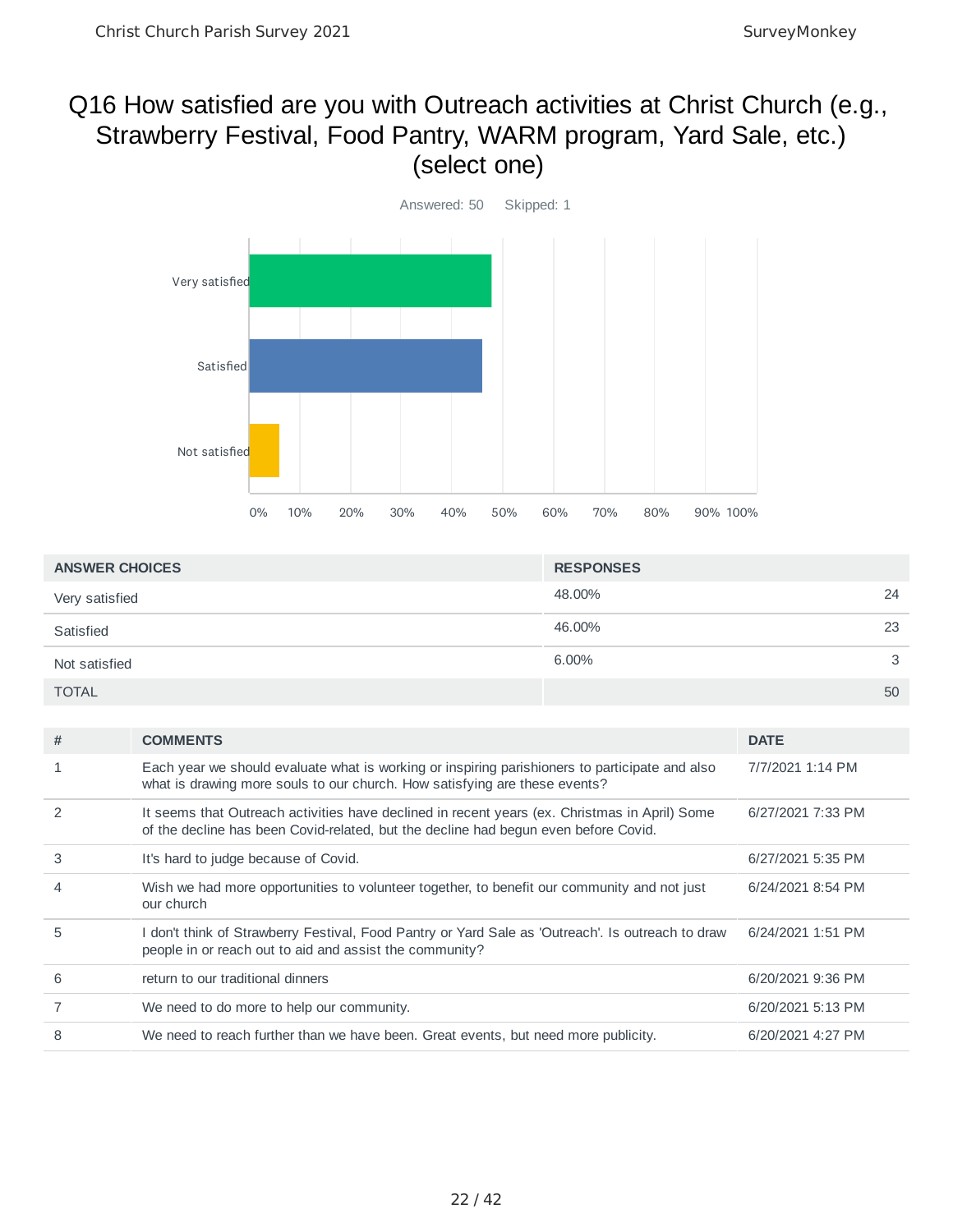#### Q17 How satisfied are you with the current Vestry performance? (select one)



| <b>ANSWER CHOICES</b> | <b>RESPONSES</b> |               |
|-----------------------|------------------|---------------|
| Very satisfied        | 37.25%           | 19            |
| Satisfied             | 29.41%           | 15            |
| Not satisfied         | 3.92%            | $\mathcal{P}$ |
| Not able to evaluate  | 29.41%           | 15            |
| <b>TOTAL</b>          |                  | 51            |

| #              | <b>COMMENTS</b>                                                                                                                       | <b>DATE</b>        |
|----------------|---------------------------------------------------------------------------------------------------------------------------------------|--------------------|
|                | We need an interim rector.                                                                                                            | 7/26/2021 4:09 PM  |
|                | I hate that both Father Jubinski and Stephen left en masse.                                                                           | 7/24/2021 10:38 PM |
| 3              | Great group of dedicated people.                                                                                                      | 7/24/2021 3:29 PM  |
| $\overline{4}$ | Much of the vestry's activities occur behind the scenes. They work hard but we don't always<br>see their efforts when things go well. | 6/27/2021 7:33 PM  |
| 5              | Thank you for all the vestry does for our community                                                                                   | 6/21/2021 6:01 PM  |
| 6              | am on Vestry, so take my response with grain of salt, but think it is a dedicated group. Need<br>younger people though.               | 6/20/2021 4:27 PM  |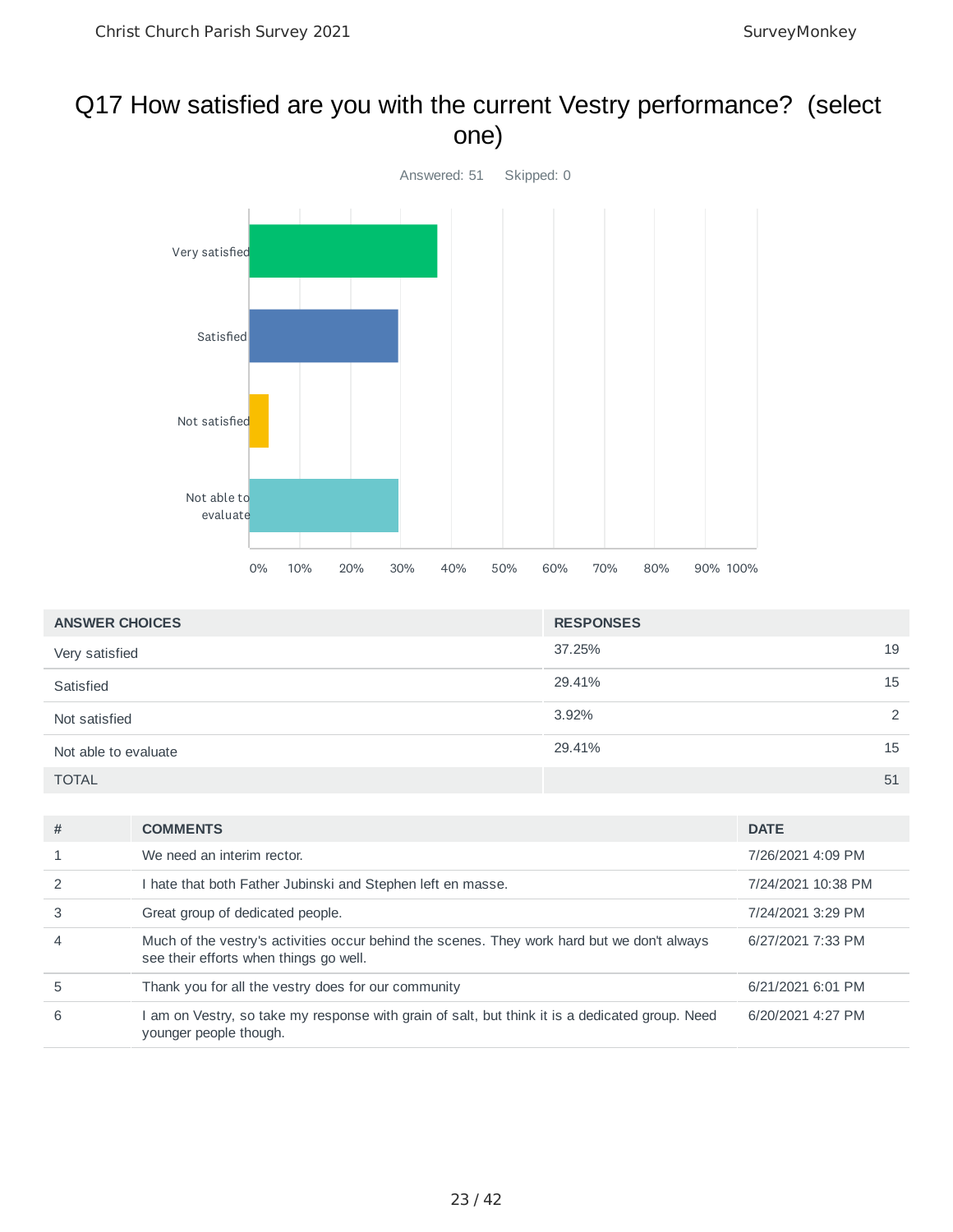#### Q18 Would you support a Lay Eucharistic Ministry program to provide grief support, to visit the elderly and the home bound, and to provide hospital visitations? (select one)



| <b>ANSWER CHOICES</b> | <b>RESPONSES</b> |    |
|-----------------------|------------------|----|
| Strongly support      | 30.00%           | 15 |
| Support               | 46.00%           | 23 |
| Somewhat support      | 20,00%           | 10 |
| Do not support        | 4.00%            | 2  |
| <b>TOTAL</b>          |                  | 50 |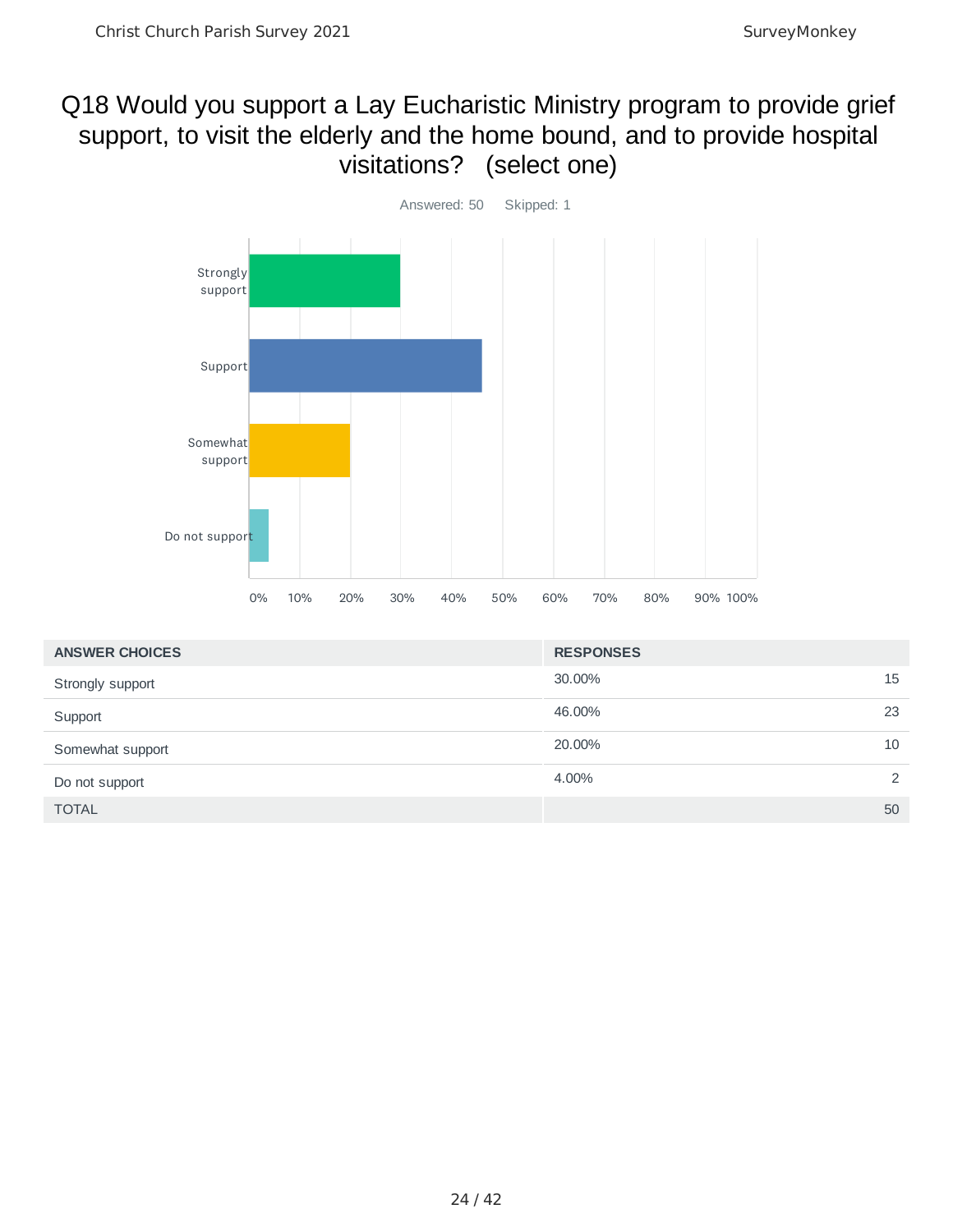#### Q19 Does Christ Church have effective means of communicating parishioners' pastoral needs to the rest of the congregation (those sick or in hospital, the elderly, help needed, contact information, etc.)? (select one)



| <b>ANSWER CHOICES</b> | <b>RESPONSES</b> |                  |
|-----------------------|------------------|------------------|
| Yes                   | 52.27%           | 23               |
| <b>No</b>             | 47.73%           | 21<br><u>_ _</u> |
| <b>TOTAL</b>          |                  | 44               |

| #  | <b>COMMENTS</b>                                                                                                                                                     | <b>DATE</b>        |
|----|---------------------------------------------------------------------------------------------------------------------------------------------------------------------|--------------------|
| 1  | I don't know                                                                                                                                                        | 7/26/2021 3:44 PM  |
| 2  | I don't know                                                                                                                                                        | 7/26/2021 3:29 PM  |
| 3  | Yes, but I do think there is always room for improvement.                                                                                                           | 7/24/2021 3:29 PM  |
| 4  | This is tricky as some individual do not want their needs publicized yet are in need of help.                                                                       | 7/7/2021 1:14 PM   |
| 5  | More communication between the priest and parishioners                                                                                                              | 7/7/2021 1:10 PM   |
| 6  | the rector in the past has done an effective job                                                                                                                    | 7/5/2021 7:56 PM   |
| 7  | I could be wrong                                                                                                                                                    | 7/4/2021 9:50 PM   |
| 8  | I am not sure, I know this is difficult because not all parishioners want their problems shared.                                                                    | 6/28/2021 4:37 PM  |
| 9  | Only communication has been emails when someone has passed away. Those of us who don't<br>know other parishioners well usually aren't aware of their pastoral needs | 6/27/2021 7:33 PM  |
| 10 | Could use improvement                                                                                                                                               | 6/27/2021 5:35 PM  |
| 11 | Sometime during Covid, our email was dropped from the lists and even after contacting the<br>church several times, It's still left off often                        | 6/24/2021 8:54 PM  |
| 12 | Needs to be more specific and more broadly communicated.                                                                                                            | 6/24/2021 1:51 PM  |
| 13 | Not currently                                                                                                                                                       | 6/22/2021 2:35 PM  |
| 14 | But still needs help                                                                                                                                                | 6/21/2021 6:01 PM  |
| 15 | Relies on "word of mouth"                                                                                                                                           | 6/21/2021 12:40 PM |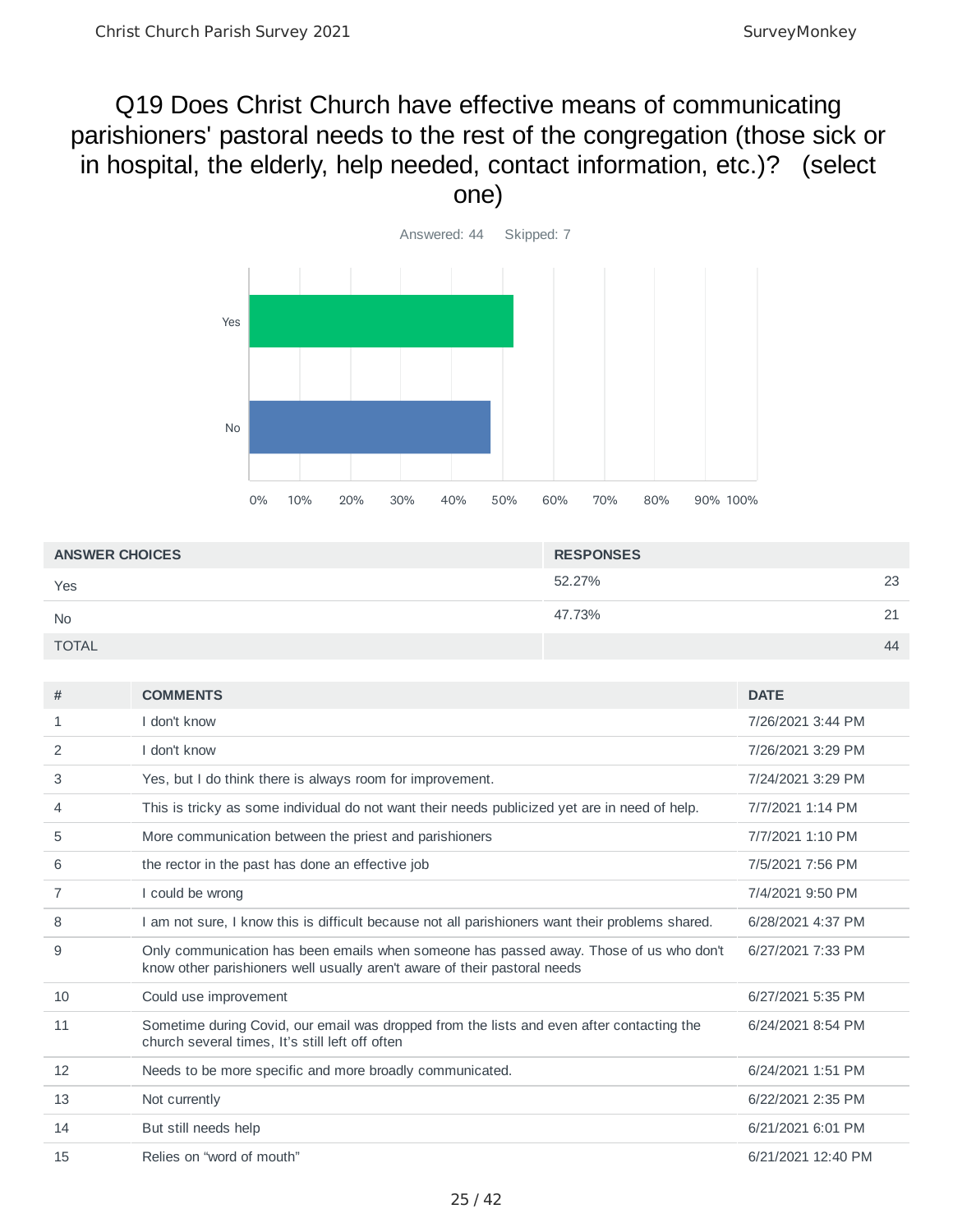| 16 | Information is slow coming.                                                                                                              | 6/21/2021 5:06 AM |
|----|------------------------------------------------------------------------------------------------------------------------------------------|-------------------|
| 17 | a new priest should make the above his priority                                                                                          | 6/20/2021 9:36 PM |
| 18 | l don't know                                                                                                                             | 6/20/2021 9:34 PM |
| 19 | l believe that was in the weekly bulletin. Maybe a separate email could be sent if the individual<br>requires more from the congregation | 6/20/2021 8:58 PM |
| 20 | I think so                                                                                                                               | 6/20/2021 5:58 PM |
| 21 | It is a general problem in St. Mary's County.                                                                                            | 6/20/2021 4:27 PM |
| 22 | I would say yes hi email                                                                                                                 | 6/20/2021 3:26 PM |
|    |                                                                                                                                          |                   |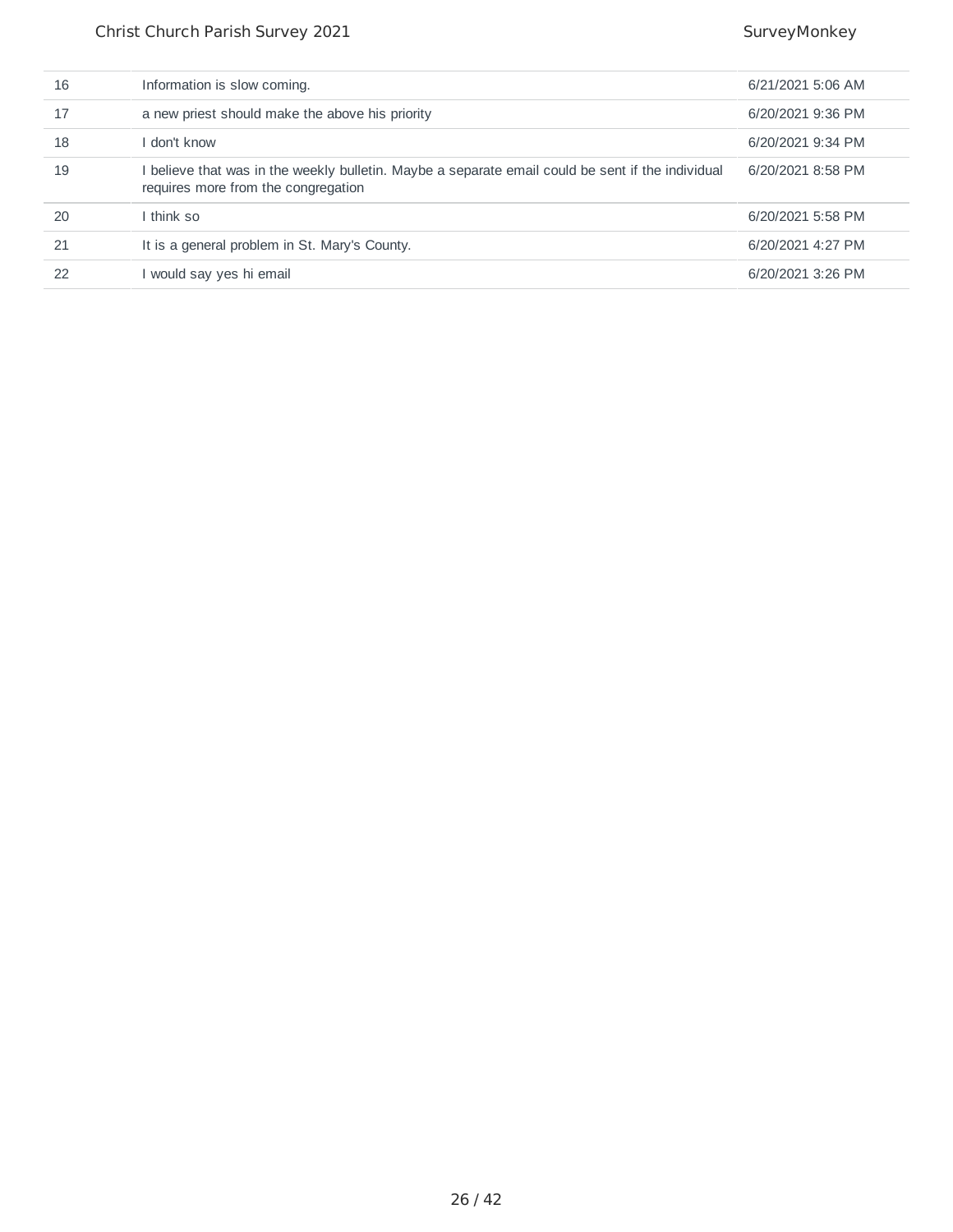#### Q20 Are you interested in Adult Christian education at Christ Church? (select one)



| <b>ANSWER CHOICES</b> | <b>RESPONSES</b> |    |
|-----------------------|------------------|----|
| Yes                   | 16.00%           | 8  |
| Possibly              | 42.00%           | 21 |
| <b>No</b>             | 42.00%           | 21 |
| <b>TOTAL</b>          |                  | 50 |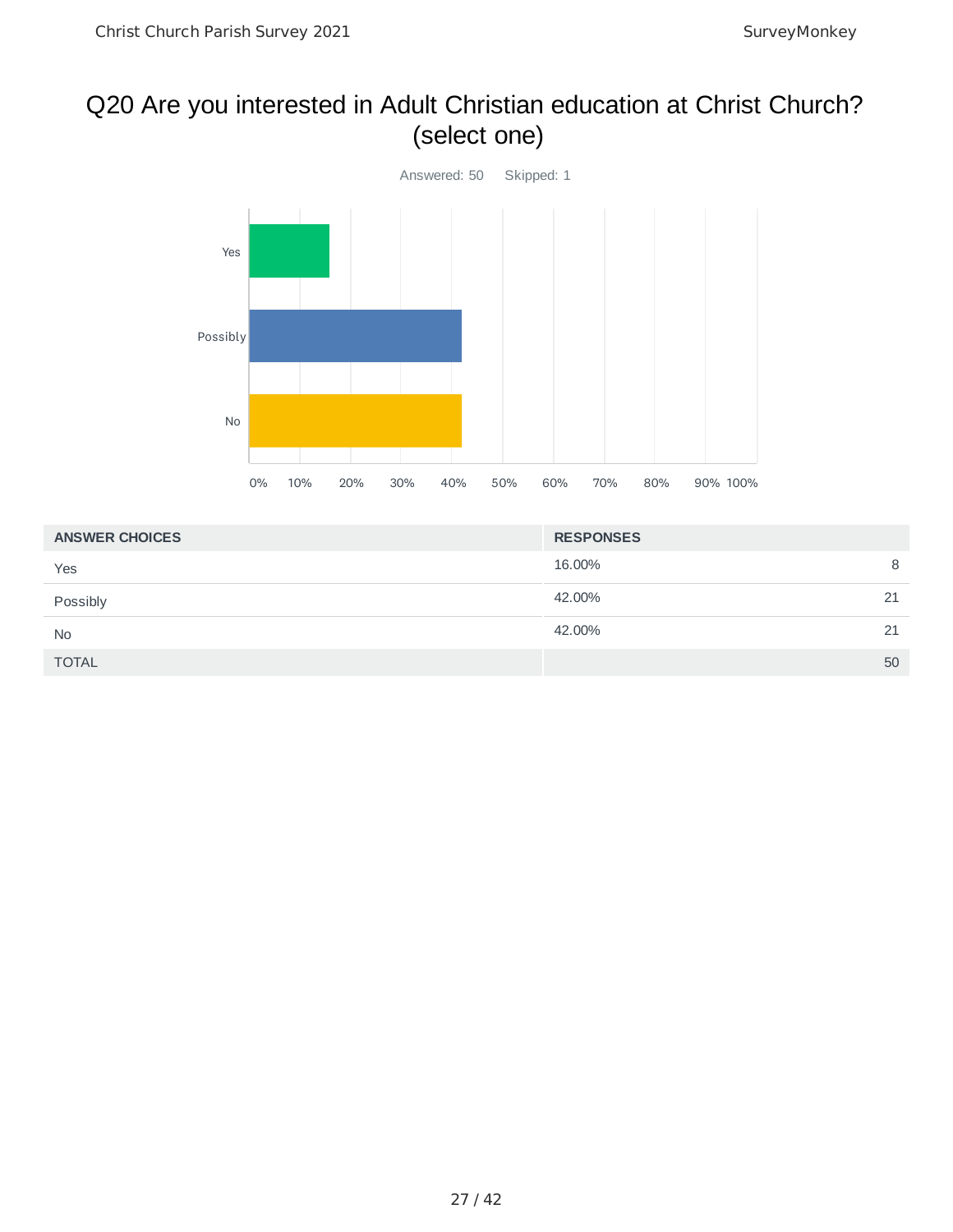#### Q21 Are you interested in Youth Christian education at Christ Church? (select one)



| <b>ANSWER CHOICES</b> | <b>RESPONSES</b> |
|-----------------------|------------------|
| Yes                   | 16<br>32.00%     |
| Possibly              | 18.00%<br>9      |
| <b>No</b>             | 25<br>50.00%     |
| <b>TOTAL</b>          | 50               |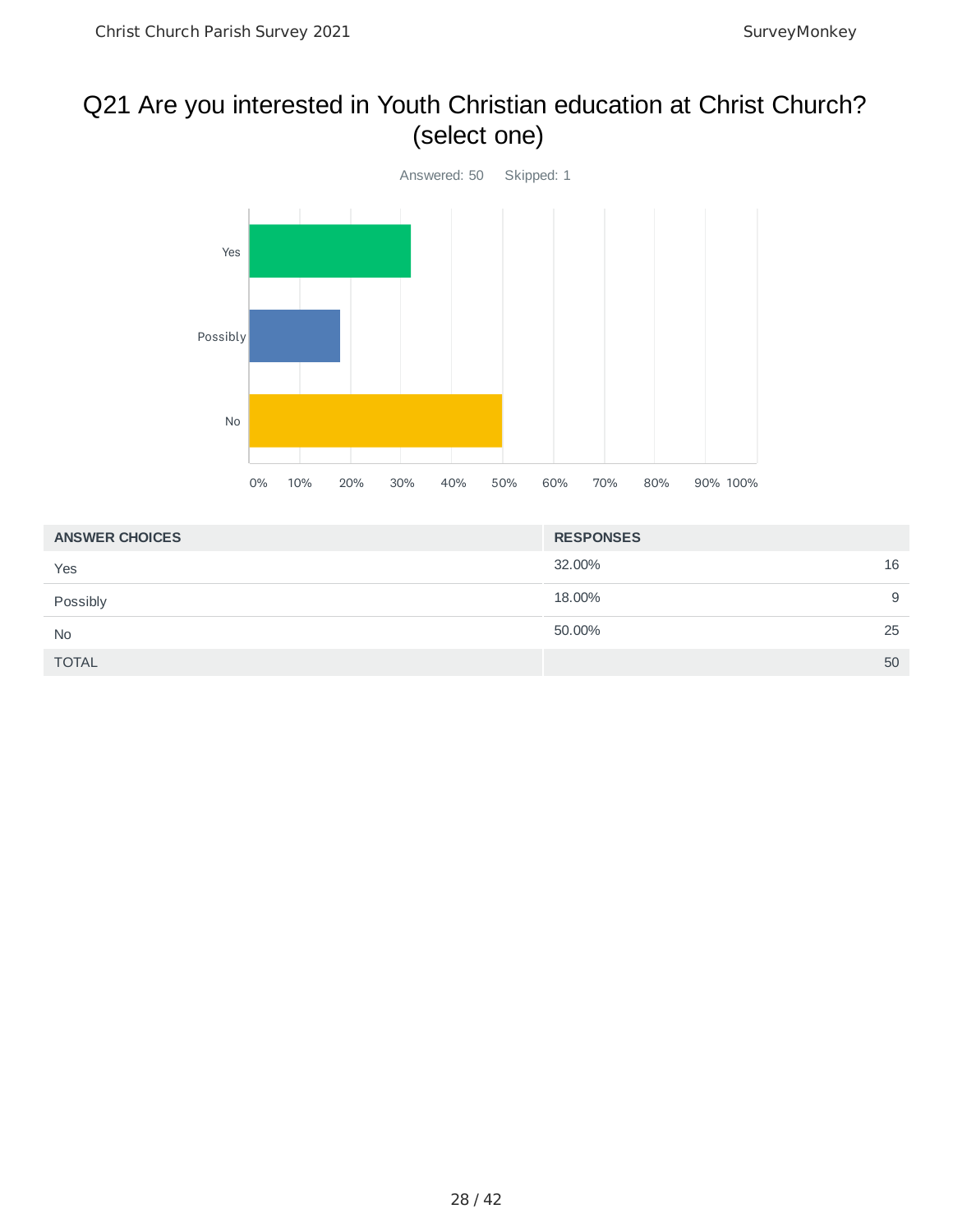#### Q22 How important is the Rector's ability to relate to the youth and lead effective youth programs? (Select one)



| <b>ANSWER CHOICES</b> | <b>RESPONSES</b> |                |
|-----------------------|------------------|----------------|
| Very important        | 60.00%           | 30             |
| Important             | 30.00%           | 15             |
| Somewhat important    | 8.00%            | $\overline{4}$ |
| Not important         | 2.00%            |                |
| <b>TOTAL</b>          |                  | 50             |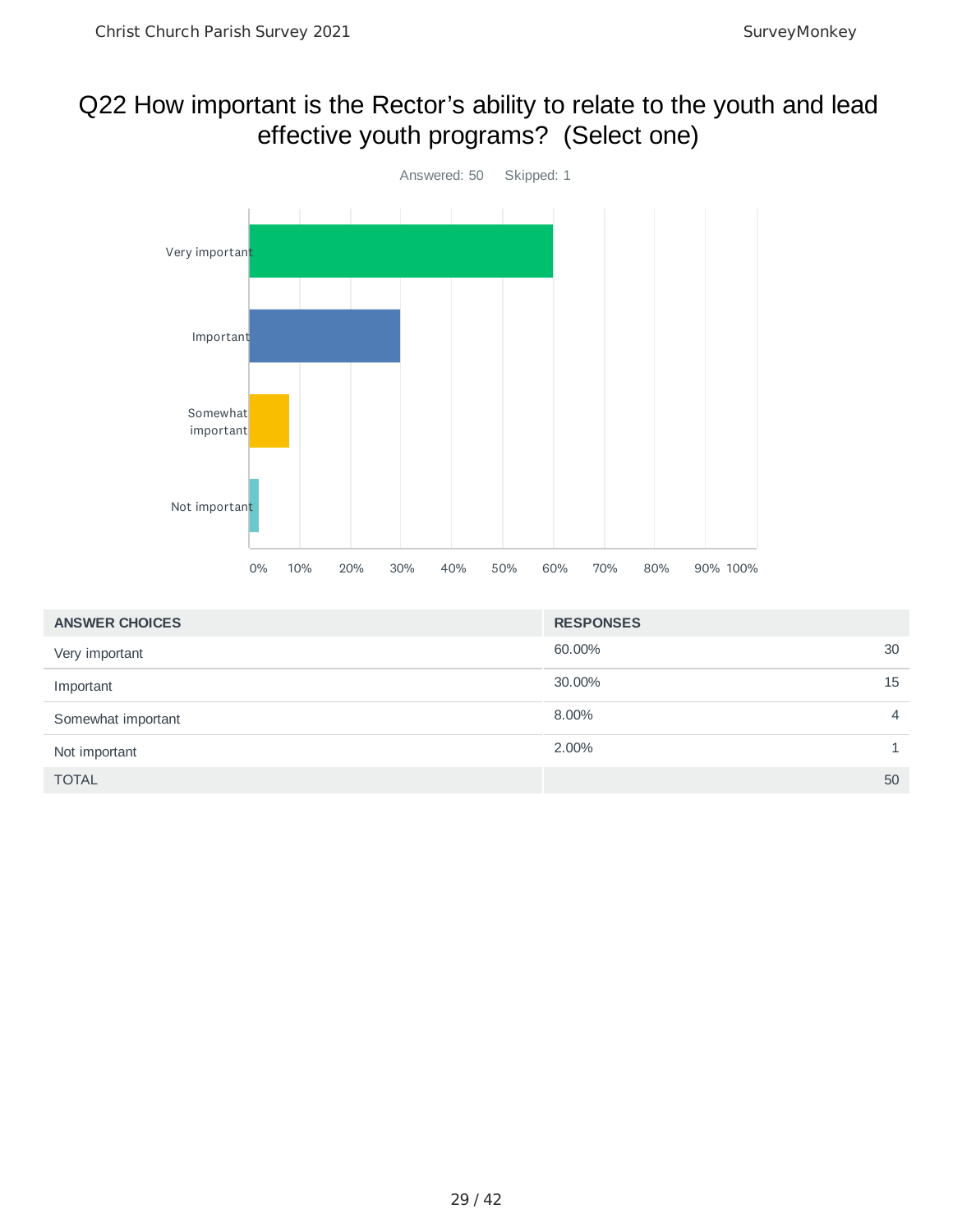#### Q23 How important is the Rector's ability to help plan and lead Christianformation programs for adults, teens, and children? (select one)



| <b>ANSWER CHOICES</b>                                            | <b>RESPONSES</b> |    |
|------------------------------------------------------------------|------------------|----|
| formation programs for adults, teens, and children? (Select one) | $0.00\%$         | 0  |
| Very important                                                   | 44.00%           | 22 |
| Important                                                        | 38.00%           | 19 |
| Somewhat important                                               | 16.00%           | 8  |
| Not important                                                    | 2.00%            |    |
| <b>TOTAL</b>                                                     |                  | 50 |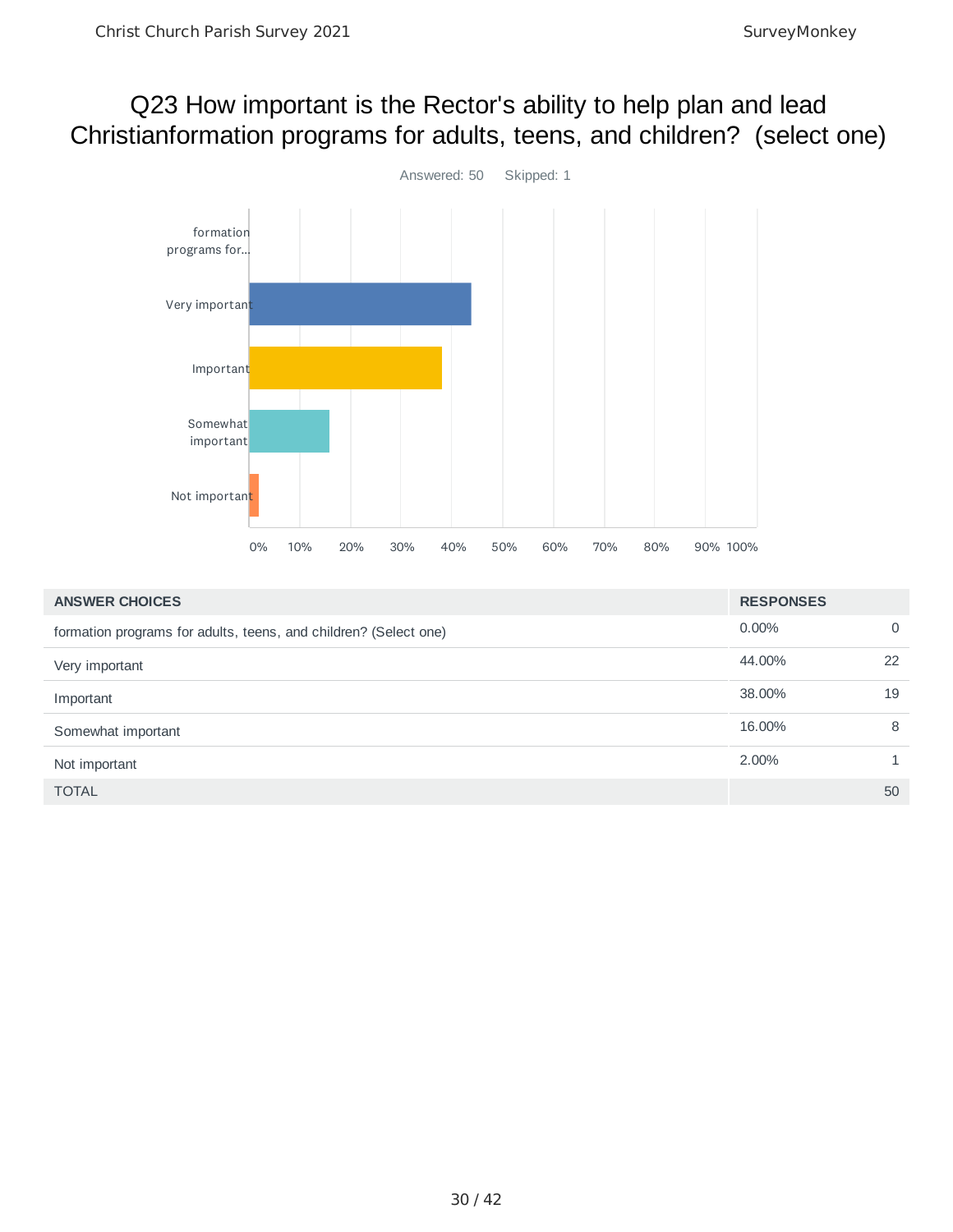#### Q24 How important is the Rector's participation with the Diocese? (select one)



| <b>ANSWER CHOICES</b> | <b>RESPONSES</b> |    |
|-----------------------|------------------|----|
| Very Important        | 32.00%           | 16 |
| Important             | 36.00%           | 18 |
| Somewhat important    | 22.00%           | 11 |
| Not important         | 10.00%           | 5  |
| <b>TOTAL</b>          |                  | 50 |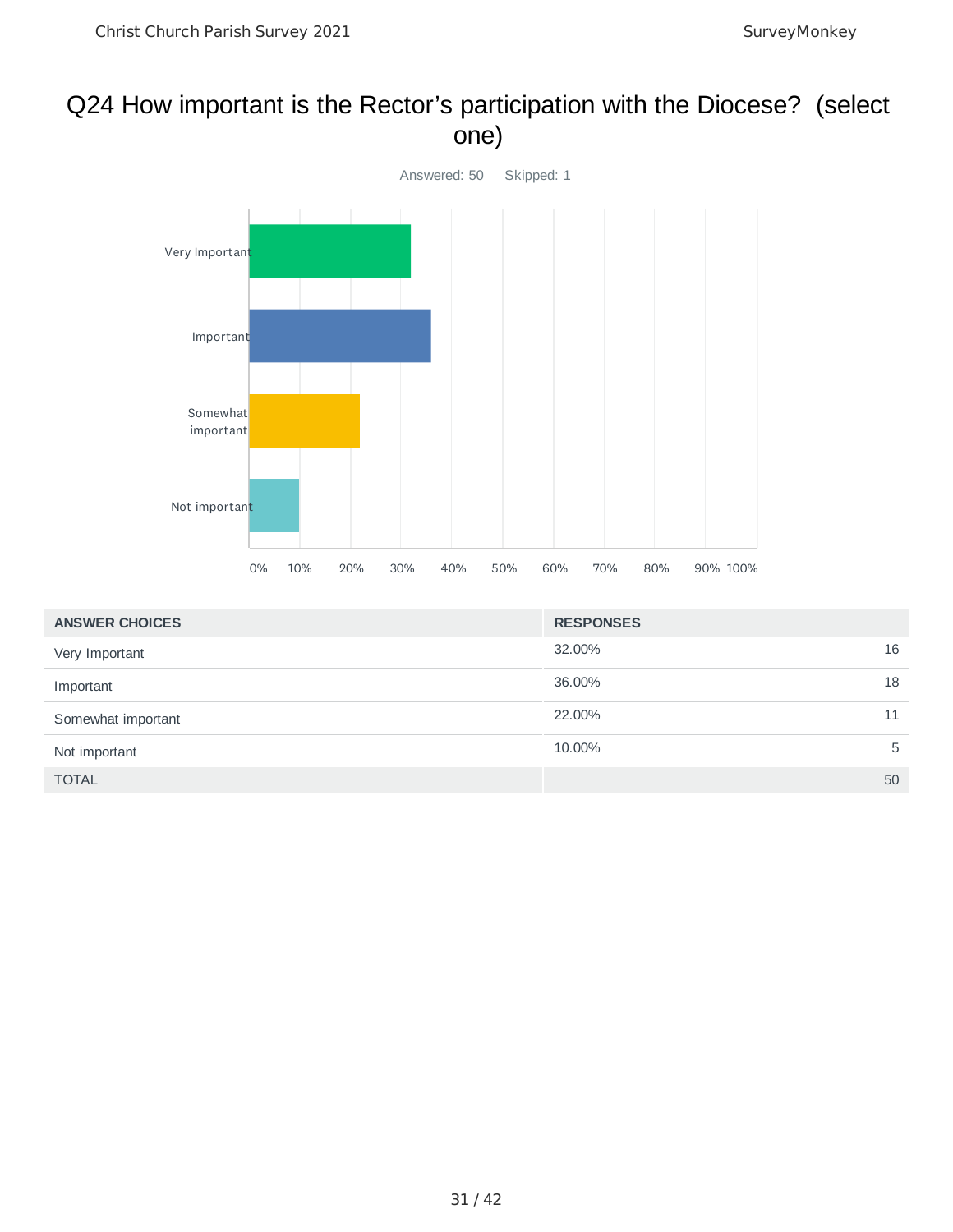#### Q25 How important is the Rector's interaction with other Episcopal clergy and lay leaders from our Southern Maryland region? (select one)



| <b>ANSWER CHOICES</b> | <b>RESPONSES</b> |             |
|-----------------------|------------------|-------------|
| Very Important        | 42.00%           | 21          |
| Important             | 46.00%           | 23          |
| Somewhat important    | 12.00%           | 6           |
| Not important         | $0.00\%$         | $\mathbf 0$ |
| <b>TOTAL</b>          |                  | 50          |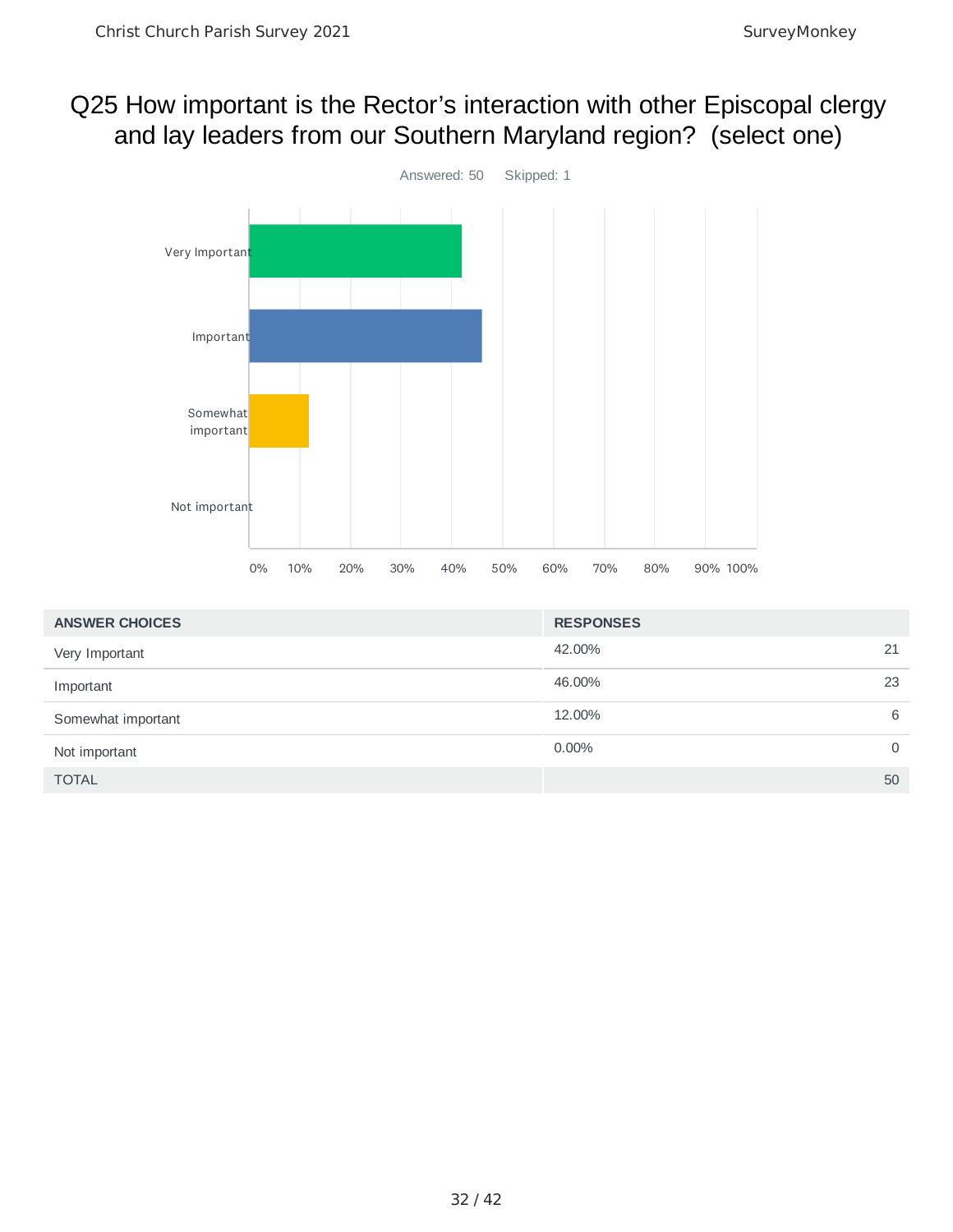#### Q26 How important is the Rector's involvement with local civic organizations? (select one)



| <b>ANSWER CHOICES</b> | <b>RESPONSES</b> |    |
|-----------------------|------------------|----|
| Very Important        | 10.00%           | 5  |
| Important             | 42.00%           | 21 |
| Somewhat important    | 44.00%           | 22 |
| Not important         | 4.00%            | 2  |
| <b>TOTAL</b>          |                  | 50 |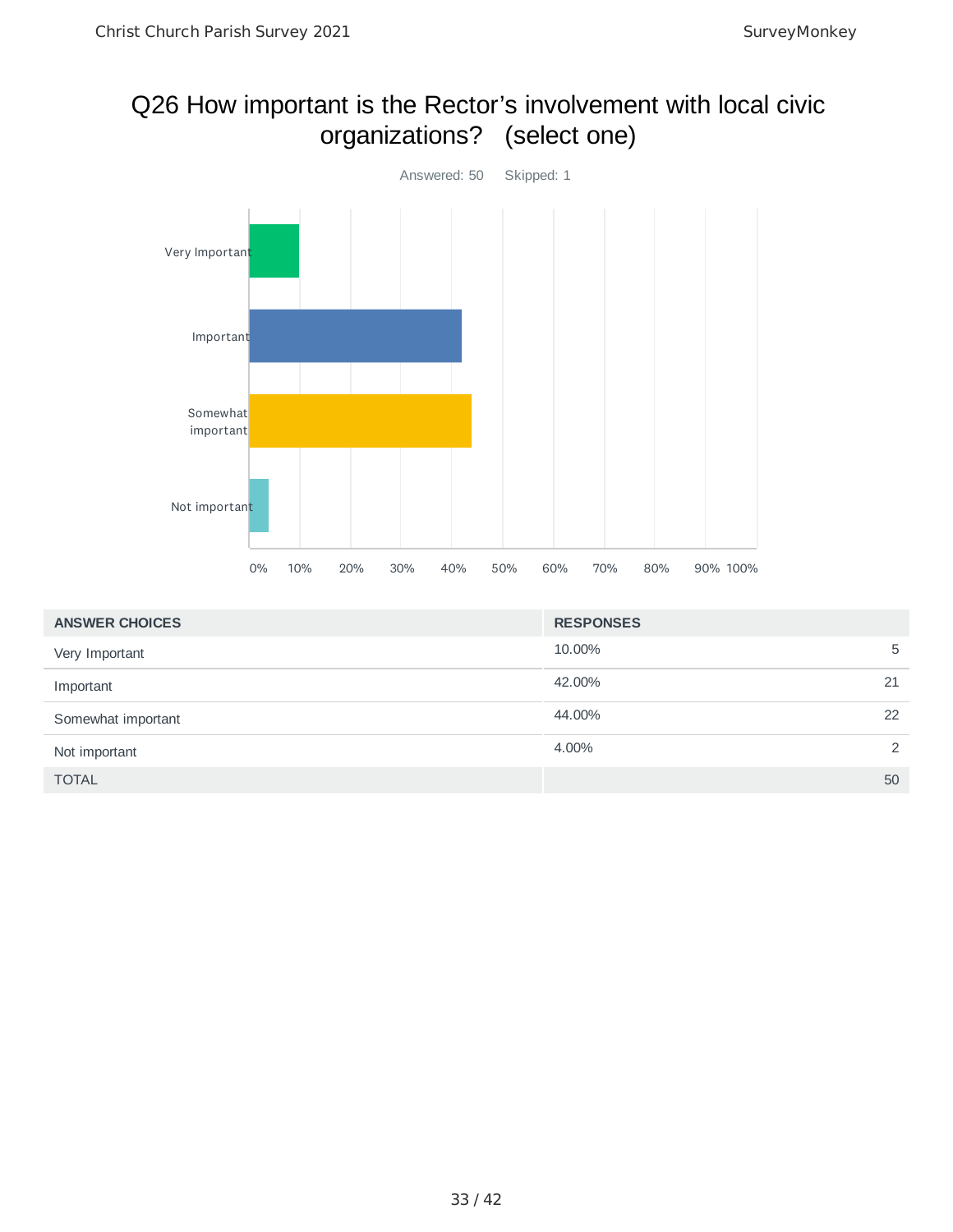## Q27 What personal traits and leadership experience would you like to see in the new Rector?

Answered: 40 Skipped: 11

| #  | <b>RESPONSES</b>                                                                                                                                                                                                                                                                      | <b>DATE</b>        |
|----|---------------------------------------------------------------------------------------------------------------------------------------------------------------------------------------------------------------------------------------------------------------------------------------|--------------------|
| 1  | Extroverted, socially active, with at least some parish experience.                                                                                                                                                                                                                   | 7/26/2021 4:09 PM  |
| 2  | Humility, self confidence                                                                                                                                                                                                                                                             | 7/26/2021 3:51 PM  |
| 3  | A warm, friendly person who has experience in preaching a sermon which unites our<br>congregation with one another and most importantly, our Savior. And who is available for those<br>during illness, death and other problems                                                       | 7/26/2021 3:40 PM  |
| 4  | Someone who is good with pastoral care                                                                                                                                                                                                                                                | 7/26/2021 3:29 PM  |
| 5  | I would love to see someone who is compasionate about the people of the church, and the<br>church iteself. Also someone who could make a great imoact on our kids, and the teachings of<br>God so they understand Jesus and Our Father better.                                        | 7/25/2021 11:17 PM |
| 6  | Being a positive person, a good sense of humor, and a good listener. Someone who likes to be<br>involved in our activities too.                                                                                                                                                       | 7/25/2021 1:44 PM  |
| 7  | Adaptable to christ church needs                                                                                                                                                                                                                                                      | 7/25/2021 12:31 PM |
| 8  | Easy to talk to, able to organize activities for youth                                                                                                                                                                                                                                | 7/25/2021 12:09 AM |
| 9  | Direct and to the point with the ability to be personable.                                                                                                                                                                                                                            | 7/24/2021 10:52 PM |
| 10 | Direct and to the point with the ability to be personable.                                                                                                                                                                                                                            | 7/24/2021 10:51 PM |
| 11 | Direct and to the point with the ability to be personable.                                                                                                                                                                                                                            | 7/24/2021 10:50 PM |
| 12 | Someone who will STAY with us!!                                                                                                                                                                                                                                                       | 7/24/2021 10:38 PM |
| 13 | Personality, salesmanship                                                                                                                                                                                                                                                             | 7/24/2021 4:31 PM  |
| 14 | It would be great to get someone very personable and friendly, because that's who you open up<br>to and feel comfortable with. We have a lot of strong personalities within the church, so we<br>need someone to take charge but also not push anyone away or alienate.               | 7/24/2021 3:29 PM  |
| 15 | Empathy. The ability to pull opposing groups together with an over-arching goal - to stress that<br>we have more in common than what separates us. Excellent oral and written communication<br>skills Ability to delegate                                                             | 7/7/2021 1:14 PM   |
| 16 | outgoing individual with the ability to adapt to a rural church and community                                                                                                                                                                                                         | 7/7/2021 1:10 PM   |
| 17 | self confidence and the ability to work with a diverse community                                                                                                                                                                                                                      | 7/5/2021 7:56 PM   |
| 18 | Optimist and a doer (outgoing), we all gotta start somewhere                                                                                                                                                                                                                          | 7/4/2021 9:50 PM   |
| 19 | A strong leader, however not a control freak either. Provide a sermon that all can rate to                                                                                                                                                                                            | 6/28/2021 8:30 PM  |
| 20 | Kindness, honesty, good preacher/teacher, good leader, an organized administrator that can<br>assign duties                                                                                                                                                                           | 6/28/2021 4:37 PM  |
| 21 | honesty, integrity, lots of energy, a sense of humor, good communication skills, good people<br>skills, an ability to work through difficult issues, experience growing/reviving churches.                                                                                            | 6/28/2021 10:27 AM |
| 22 | Good organizational skills but also able to convey warmth and a spirit of caring. Ability to<br>reach out to many diverse groups. Ability to handle divisions within the country and community<br>without sacrificing Christian values in the name of placating wealthy parishioners. | 6/27/2021 7:33 PM  |
| 23 | Strong faith and a sense of humor.                                                                                                                                                                                                                                                    | 6/27/2021 5:35 PM  |
| 24 | Compassionate, willing to try new things but keep a sense of tradition and history alive,                                                                                                                                                                                             | 6/24/2021 8:54 PM  |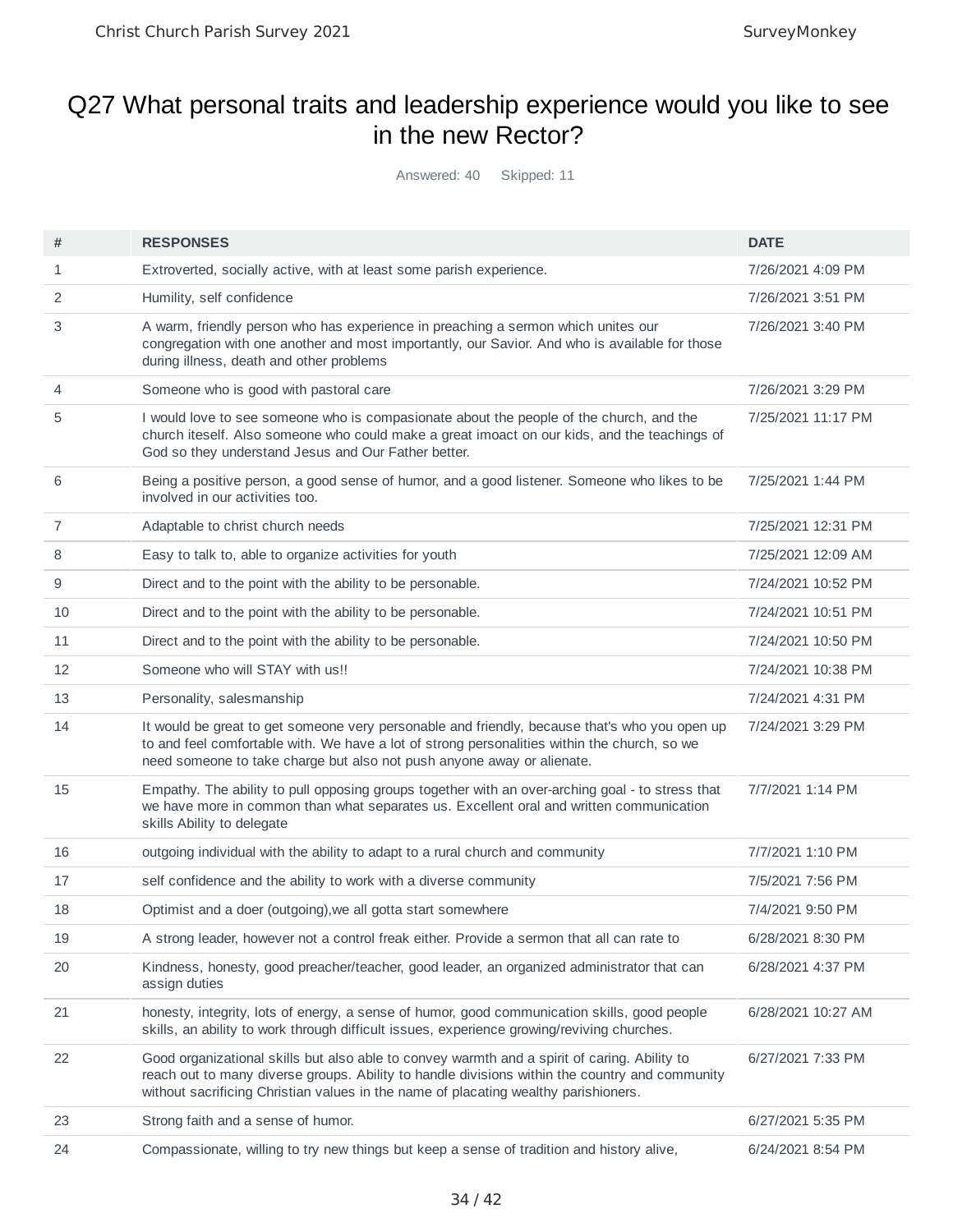encouraging lay members to lead Bible studies and organize other worship supporting ministries

| 25 | Warm and positive personality and an ability to encourage the membership and draw them in to<br>sharing they gifts and talents.                                                                                                                                                                             | 6/24/2021 1:51 PM  |
|----|-------------------------------------------------------------------------------------------------------------------------------------------------------------------------------------------------------------------------------------------------------------------------------------------------------------|--------------------|
| 26 | Collaborative, friendly, relatable, bright, well educated, good preacher                                                                                                                                                                                                                                    | 6/22/2021 2:35 PM  |
| 27 | Outgoing personality, sense of humor, and in touch with the common person. Should have<br>organizing and leadership skills.                                                                                                                                                                                 | 6/22/2021 12:18 PM |
| 28 | The rector should be friendly, patient and have a sense of humor. Haughty and dour will not do.                                                                                                                                                                                                             | 6/22/2021 9:53 AM  |
| 29 | Friendly, knowledgeable about our faith. Ability to bring the word of God to me from the<br>sermon.                                                                                                                                                                                                         | 6/21/2021 6:01 PM  |
| 30 | Involvement, commitment                                                                                                                                                                                                                                                                                     | 6/21/2021 12:40 PM |
| 31 | A warm personable engaging rector who makes members feel he really knows them and<br>reaches out. One who is not there to change to fit what he thinks we should be. Someone who<br>is not concerned with what the Bishop/ diocese dictates, but is there to nurture our country<br>church and local needs. | 6/21/2021 5:06 AM  |
| 32 | To be personable available visiting the elderly phone call or in person on a regular basis<br>basically just checking in on them even if they seem to have family support it is important to<br>at least check in with them                                                                                 | 6/20/2021 9:34 PM  |
| 33 | Open communication, follow through and open minded                                                                                                                                                                                                                                                          | 6/20/2021 8:58 PM  |
| 34 | We have lost parishioners because a Rector did not make home visits after a family member<br>died & some home calls to the elderly who requested them. I understand not all people want<br>home visits but a phone call to access this info should be made.                                                 | 6/20/2021 7:30 PM  |
| 35 | Not overbearing.                                                                                                                                                                                                                                                                                            | 6/20/2021 6:24 PM  |
| 36 | Possibly a retired military chaplain who would be near Pax River and in a wonderful area.                                                                                                                                                                                                                   | 6/20/2021 5:58 PM  |
| 37 | Approachable Ability to work constructively with Vestry Ability to work with youth and develop<br>leadership and involvement in parish policy                                                                                                                                                               | 6/20/2021 4:27 PM  |
| 38 | Someone that is outgoing and friendly                                                                                                                                                                                                                                                                       | 6/20/2021 3:26 PM  |
| 39 | Humility, sense of humor, personable.                                                                                                                                                                                                                                                                       | 6/20/2021 3:25 PM  |
| 40 | Well rounded                                                                                                                                                                                                                                                                                                | 6/20/2021 2:19 PM  |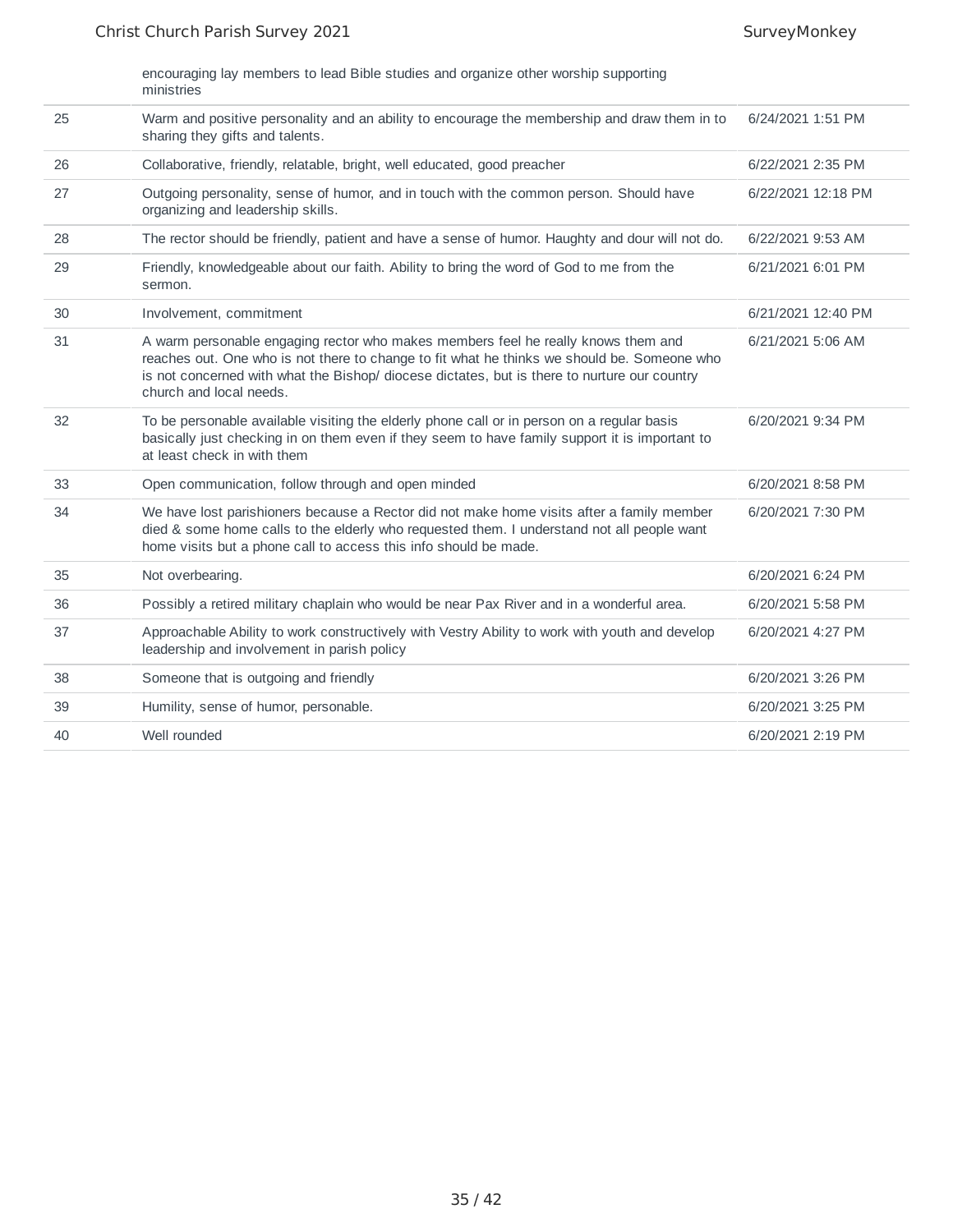# Q28 What would you suggest to increase membership at Christ Church?

Answered: 38 Skipped: 13

| #            | <b>RESPONSES</b>                                                                                                                                                                                                                                                                                                                                                                                                                                                                                                                                                 | <b>DATE</b>        |
|--------------|------------------------------------------------------------------------------------------------------------------------------------------------------------------------------------------------------------------------------------------------------------------------------------------------------------------------------------------------------------------------------------------------------------------------------------------------------------------------------------------------------------------------------------------------------------------|--------------------|
| $\mathbf{1}$ | A rector actively involved in the St. Mary's community would help to grow the parish.                                                                                                                                                                                                                                                                                                                                                                                                                                                                            | 7/26/2021 4:09 PM  |
| 2            | Consolidate Christ Church/Trinity and Hughesville parishes at Christ Church Chaptico.<br>Important to financial independence. 3 very small parishes with little or no growth opportunity.                                                                                                                                                                                                                                                                                                                                                                        | 7/26/2021 3:51 PM  |
| 3            | Members inviting friends, neighbors and relatives to join the Christ Church family. Vacation<br>bible school to bring children together who may want to continue coming to church (Sunday<br>school) with their friends and family.                                                                                                                                                                                                                                                                                                                              | 7/26/2021 3:40 PM  |
| 4            | unsure                                                                                                                                                                                                                                                                                                                                                                                                                                                                                                                                                           | 7/26/2021 3:29 PM  |
| 5            | To keep doing what they have been doing as welcoming everyone with openarms.                                                                                                                                                                                                                                                                                                                                                                                                                                                                                     | 7/25/2021 11:17 PM |
| 6            | Keep the youth group activities going. Get the kids, and they bring their parents. Community<br>program offerings, speaker series, groups for local moms. Not completely sure.                                                                                                                                                                                                                                                                                                                                                                                   | 7/25/2021 1:44 PM  |
| 7            | Million dollar question                                                                                                                                                                                                                                                                                                                                                                                                                                                                                                                                          | 7/25/2021 12:31 PM |
| 8            | Not sure                                                                                                                                                                                                                                                                                                                                                                                                                                                                                                                                                         | 7/25/2021 12:09 AM |
| 9            | It is difficult to reach out to ppl during Covid. Everyone seemed to enjoy events at the hall, pre<br>Covid.                                                                                                                                                                                                                                                                                                                                                                                                                                                     | 7/24/2021 10:52 PM |
| 10           | It is difficult to reach out to ppl during Covid. Everyone seemed to enjoy events at the hall, pre<br>Covid.                                                                                                                                                                                                                                                                                                                                                                                                                                                     | 7/24/2021 10:51 PM |
| 11           | It is difficult to reach out to ppl during Covid. Everyone seemed to enjoy events at the hall, pre<br>Covid.                                                                                                                                                                                                                                                                                                                                                                                                                                                     | 7/24/2021 10:50 PM |
| 12           | Aggressive rector in the comminity                                                                                                                                                                                                                                                                                                                                                                                                                                                                                                                               | 7/24/2021 4:31 PM  |
| 13           | I don't know. Spreading the word about parish events via social media seems to have an<br>impact, and if new folks like it and begin to come, they will tell others.                                                                                                                                                                                                                                                                                                                                                                                             | 7/24/2021 3:29 PM  |
| 14           | Explore how other congregations have grown. What are lessons learned from their success?<br>Celebrate our uniqueness. Hold more events/concerts in the church itself as the beauty and<br>historic nature of this sacred place is one of the county's biggest secrets. When individuals<br>learn that we hold services here, they often return - maybe just for C and E at first. Do a better<br>job of advertising these events. Develop our on-line presence. The reality is that it is the<br>people-to-people contact that brings a person to Christ Church. | 7/7/2021 1:14 PM   |
| 15           | Be more welcoming to visitors. A rector who gets out in the community                                                                                                                                                                                                                                                                                                                                                                                                                                                                                            | 7/7/2021 1:10 PM   |
| 16           | a good rector                                                                                                                                                                                                                                                                                                                                                                                                                                                                                                                                                    | 7/5/2021 7:56 PM   |
| 17           | Somehow show the Church can and will impact people's lives for the better                                                                                                                                                                                                                                                                                                                                                                                                                                                                                        | 7/4/2021 9:50 PM   |
| 18           | Outreach activities that draw in children. Movie nights, outdoor game night, etc.                                                                                                                                                                                                                                                                                                                                                                                                                                                                                | 6/28/2021 8:30 PM  |
| 19           | More youth oriented activities.                                                                                                                                                                                                                                                                                                                                                                                                                                                                                                                                  | 6/28/2021 4:37 PM  |
| 20           | More youth & family programs designed to attract more families to attend Christ Church.<br>Additional social outreach efforts.                                                                                                                                                                                                                                                                                                                                                                                                                                   | 6/28/2021 10:27 AM |
| 21           | Once it is safe to do so, hold outreach events with activities and worship services combined.<br>Conduct outreach to minority groups; partner with minority organizations.                                                                                                                                                                                                                                                                                                                                                                                       | 6/27/2021 7:33 PM  |
| 22           | Activities for kids and fundraisers in community                                                                                                                                                                                                                                                                                                                                                                                                                                                                                                                 | 6/27/2021 5:35 PM  |
| 23           | Encouraging personal invitation, building the culture of our congregation into one that invites<br>outsiders into our community to find their place to belong to something bigger than ourselves                                                                                                                                                                                                                                                                                                                                                                 | 6/24/2021 8:54 PM  |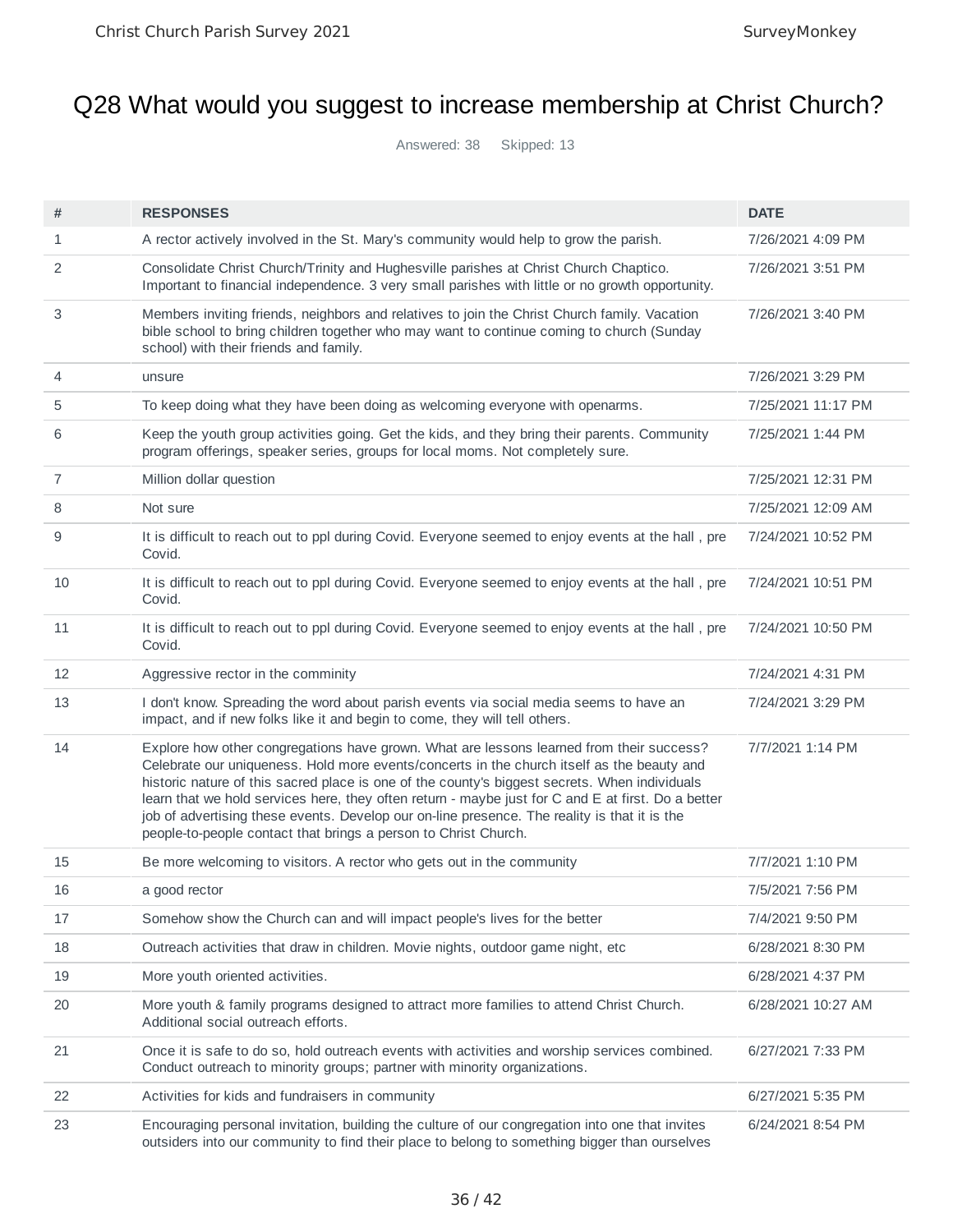|    | and the clique-like culture that mildly exists                                                                                                                                                                                                                          |                    |
|----|-------------------------------------------------------------------------------------------------------------------------------------------------------------------------------------------------------------------------------------------------------------------------|--------------------|
| 24 | See no. 27 Not just the Rector but each of us individually. We need to hear and not assume.<br>God gave us two ears and one mouth for a purpose.                                                                                                                        | 6/24/2021 1:51 PM  |
| 25 | More community involvement                                                                                                                                                                                                                                              | 6/22/2021 2:35 PM  |
| 26 | This is a tough one. Pray. Be truly inclusive.                                                                                                                                                                                                                          | 6/22/2021 12:18 PM |
| 27 | Pre covid outreach activities.                                                                                                                                                                                                                                          | 6/21/2021 6:01 PM  |
| 28 | If you can interest their children, parents might commit. Community activities which will shine<br>a light on our church family.                                                                                                                                        | 6/21/2021 12:40 PM |
| 29 | An engaging rector who is involved in the community.                                                                                                                                                                                                                    | 6/21/2021 5:06 AM  |
| 30 | Outreach program to attract young families if we can get younger families we can grow as the<br>children become adults                                                                                                                                                  | 6/20/2021 9:34 PM  |
| 31 | This is a hard one. Not sure what can be done.                                                                                                                                                                                                                          | 6/20/2021 8:58 PM  |
| 32 | Rector involved with local community groups to be able to invite these members to our church.                                                                                                                                                                           | 6/20/2021 7:30 PM  |
| 33 | Appeal to the young families in the community and have programs for the youth.                                                                                                                                                                                          | 6/20/2021 6:24 PM  |
| 34 | Lord knows                                                                                                                                                                                                                                                              | 6/20/2021 5:58 PM  |
| 35 | More outreach into the community.                                                                                                                                                                                                                                       | 6/20/2021 5:13 PM  |
| 36 | First and foremost, youth program and find out what other nearby churches do. Somehow get<br>more information out on what Christ Church Chaptico is all about. WEbsite key, but social<br>media and keeping the virtual worship going if it can be done professionally. | 6/20/2021 4:27 PM  |
| 37 | Maybe 1 service to get more people together at 1 time so it appears to be full                                                                                                                                                                                          | 6/20/2021 3:26 PM  |
| 38 | Don't know                                                                                                                                                                                                                                                              | 6/20/2021 2:19 PM  |
|    |                                                                                                                                                                                                                                                                         |                    |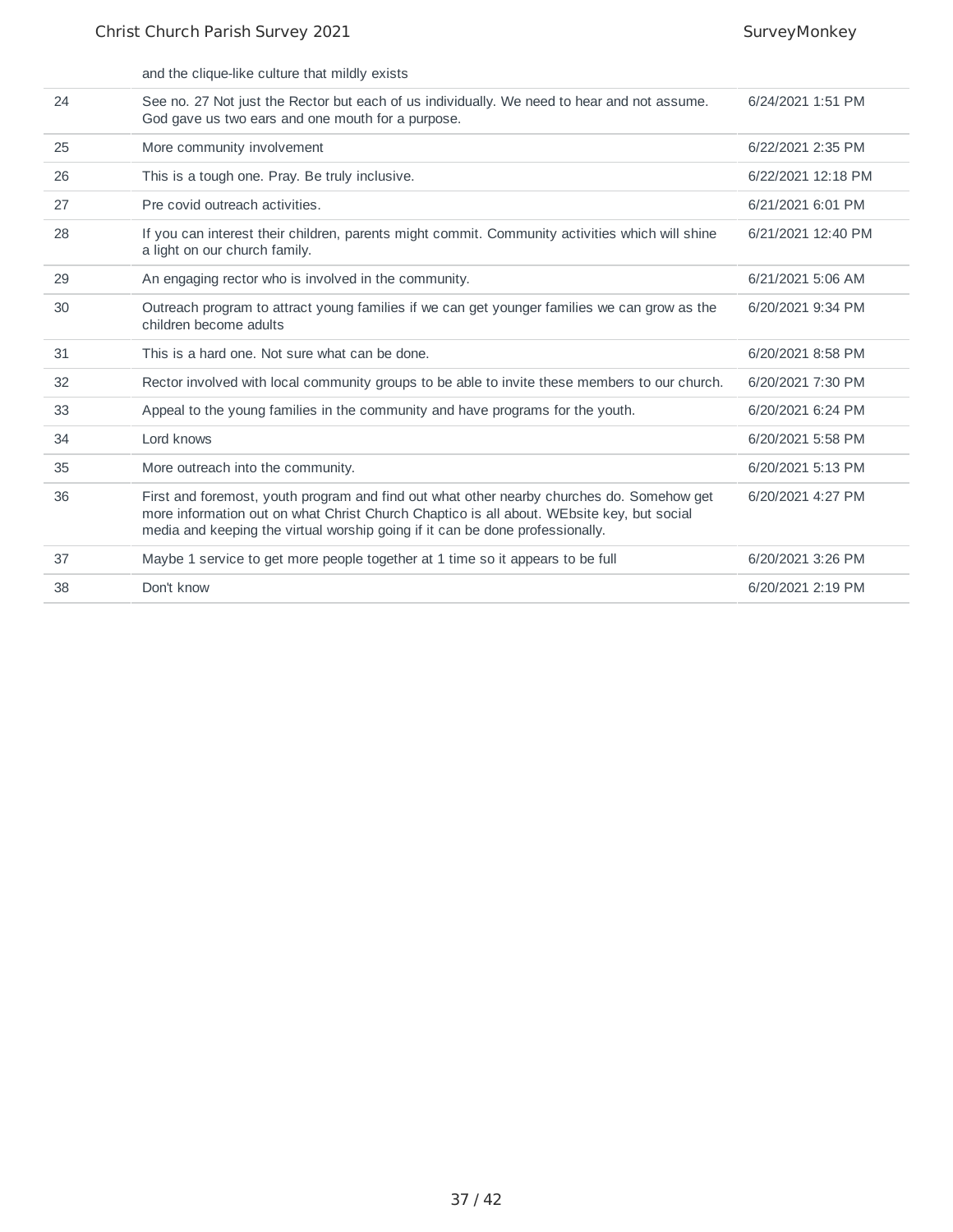# Q29 Please describe the mission of Christ Church as you understand it.

Answered: 39 Skipped: 12

| #              | <b>RESPONSES</b>                                                                                                                                                                                                                                                          | <b>DATE</b>        |
|----------------|---------------------------------------------------------------------------------------------------------------------------------------------------------------------------------------------------------------------------------------------------------------------------|--------------------|
| $\mathbf{1}$   | I don't know what the mission statement says.                                                                                                                                                                                                                             | 7/26/2021 4:09 PM  |
| 2              | The great commandment: "Love one another." Everyone and everyone is welcome to worship<br>with us. No qualifications!!!                                                                                                                                                   | 7/26/2021 3:51 PM  |
| 3              | see #31 [To keep members united with one another through Jesus Christ]                                                                                                                                                                                                    | 7/26/2021 3:40 PM  |
| 4              | To bring people closer to God                                                                                                                                                                                                                                             | 7/26/2021 3:29 PM  |
| 5              | To bring everyone together as a family. Everyome is welcome to come and worship.                                                                                                                                                                                          | 7/25/2021 11:17 PM |
| 6              | To spread the word that God can be in your life in many ways, and to spread that word "gently"<br>when you can to friends and others.                                                                                                                                     | 7/25/2021 1:44 PM  |
| $\overline{7}$ | Community, spreading God's word, love they neighbors                                                                                                                                                                                                                      | 7/25/2021 12:31 PM |
| 8              | To provide Episcopalian religion to this parish.                                                                                                                                                                                                                          | 7/24/2021 10:52 PM |
| 9              | To provide Episcopalian religion to this parish.                                                                                                                                                                                                                          | 7/24/2021 10:51 PM |
| 10             | To provide Episcopalian religion to this parish.                                                                                                                                                                                                                          | 7/24/2021 10:50 PM |
| 11             | To worship God and do His will as best we can.                                                                                                                                                                                                                            | 7/24/2021 10:38 PM |
| 12             | No answer                                                                                                                                                                                                                                                                 | 7/24/2021 4:31 PM  |
| 13             | To reach as many people as possible to spread the word of God, and provide a safe haven for<br>people to come worship and feel welcomed.                                                                                                                                  | 7/24/2021 3:29 PM  |
| 14             | Expressing a christian love in and out of the church, helping in the church and community and<br>a devotion to God                                                                                                                                                        | 7/7/2021 1:10 PM   |
| 15             | Spread the word of Jesus Christ and assist the community along with others in need                                                                                                                                                                                        | 7/4/2021 9:50 PM   |
| 16             | $\tilde{?}$                                                                                                                                                                                                                                                               | 6/28/2021 8:30 PM  |
| 17             | Share the Good News of Jesus Christ through worship ministry and outreach.                                                                                                                                                                                                | 6/28/2021 4:37 PM  |
| 18             | To foster the word, faith, & love of God and Jesus Christ to the parishioners of Christ Church<br>and to spread/share it with all those within our community. To love and serve others as God so<br>loves us all.                                                         | 6/28/2021 10:27 AM |
| 19             | Bring the teachings of Jesus Christ to the parishioners and the community at large. Meet<br>parishioners' spiritual needs.                                                                                                                                                | 6/27/2021 7:33 PM  |
| 20             | To worship the Lord and welcome all.                                                                                                                                                                                                                                      | 6/27/2021 5:35 PM  |
| 21             | To draw others to Christ through community                                                                                                                                                                                                                                | 6/24/2021 8:54 PM  |
| 22             | Christ Church's mission is to be a place of sanctuary where one can come and feel at home<br>and recharge. Christ Church should be a place where people want to see what makes us such<br>a blessed church community. Christian fellowship should explode from our doors. | 6/24/2021 1:51 PM  |
| 23             | Provide a community of people with a framework of beliefs to do good works in the world.<br>Promote peace, love and fellowship among all people.                                                                                                                          | 6/22/2021 2:35 PM  |
| 24             | To hold regular Sunday services, provide further Christian studies for those who wish it,<br>provide support for those parishioners who need it and want it, provide community outreach.                                                                                  | 6/22/2021 12:18 PM |
| 25             | To serve the religious needs of the parishioners.                                                                                                                                                                                                                         | 6/22/2021 9:53 AM  |
| 26             | Being faithful stewards to God. Welcoming All to live in the communities of Christ                                                                                                                                                                                        | 6/21/2021 6:01 PM  |
|                |                                                                                                                                                                                                                                                                           |                    |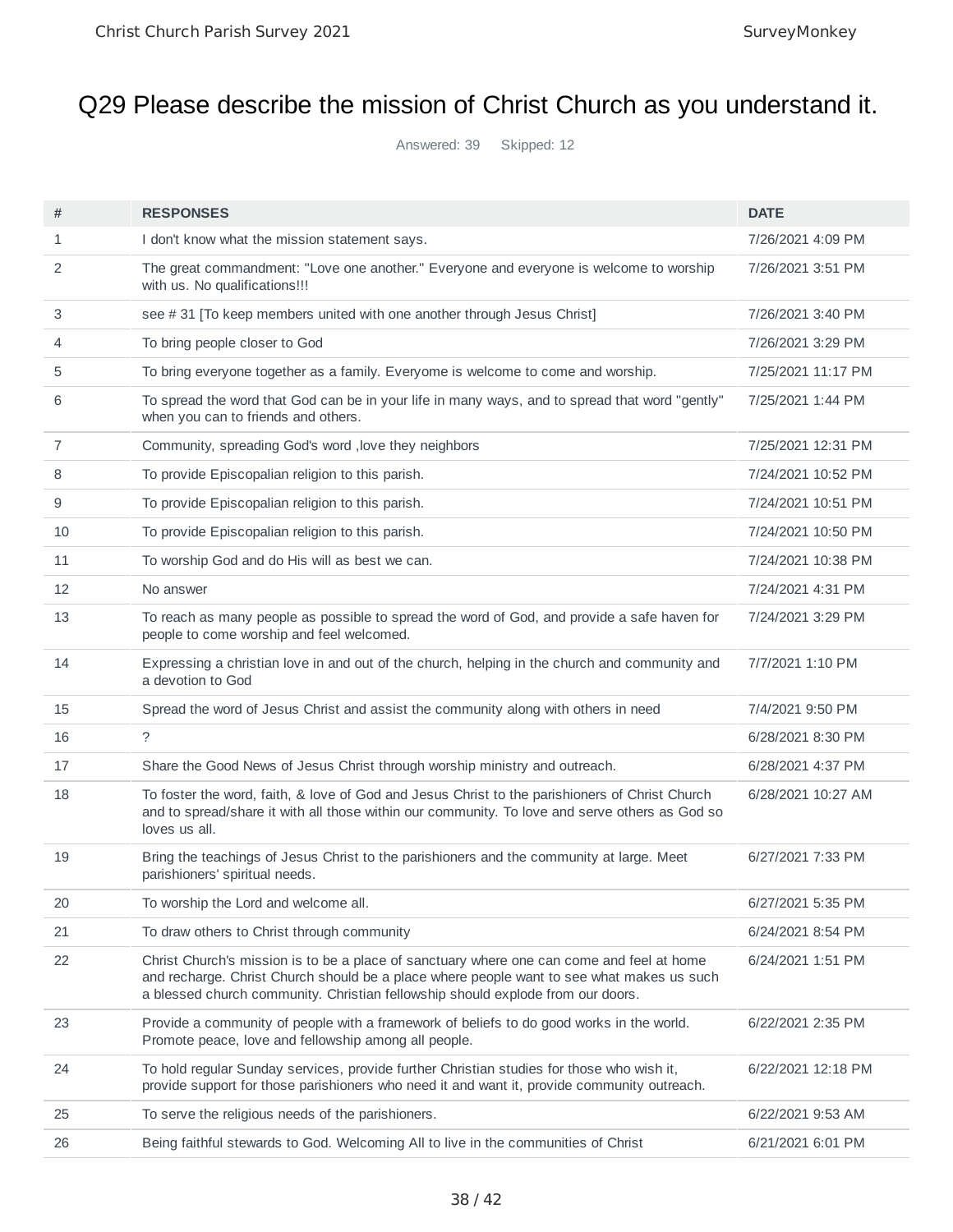|    | Christ Church Parish Survey 2021                                                                                                                                                                                                                                                              | SurveyMonkey       |
|----|-----------------------------------------------------------------------------------------------------------------------------------------------------------------------------------------------------------------------------------------------------------------------------------------------|--------------------|
| 27 | Restore all people to unity with God by prayer and worship. This is accomplished through<br>ministry of our members throughout the community and beyond.                                                                                                                                      | 6/21/2021 12:40 PM |
| 28 | To faithfully provide the services and teachings of the Lord. To nurture parishioners in their<br>journey with Christ and be a safe place engaged with community activities.                                                                                                                  | 6/21/2021 5:06 AM  |
| 29 | continue to be the inspirational home to all Christians                                                                                                                                                                                                                                       | 6/20/2021 9:36 PM  |
| 30 | I have my impression but as far as the church goes I don't believe I have ever heard what the<br>official mission statement is I would hope it is to spread the word of God and help those in<br>need within the community                                                                    | 6/20/2021 9:34 PM  |
| 31 | To be open for all to worship and listen to the word of the Lord.                                                                                                                                                                                                                             | 6/20/2021 8:58 PM  |
| 32 | To be an open & welcoming place for all age groups of people.                                                                                                                                                                                                                                 | 6/20/2021 7:30 PM  |
| 33 | To spread and teach the Word of the Lord.                                                                                                                                                                                                                                                     | 6/20/2021 6:24 PM  |
| 34 | I think of God's house as a place for His family to get together and learn more and enjoy His<br>family and truly feel His Love                                                                                                                                                               | 6/20/2021 5:58 PM  |
| 35 | To gather to praise God, listen to him, and respond. We nurture each other in faith and<br>obedience to Christ. We love and care for one another as God's people. We commit ourselves<br>to serve and to tell others about Jesus. We pursue God's justice and peace in every area of<br>life. | 6/20/2021 5:13 PM  |
| 36 | Warm, friendly parish that takes care of its facilities.                                                                                                                                                                                                                                      | 6/20/2021 4:27 PM  |
| 37 | To spread Gods word to all people                                                                                                                                                                                                                                                             | 6/20/2021 3:26 PM  |
| 38 | To attend to the spiritual needs of its congregation.                                                                                                                                                                                                                                         | 6/20/2021 3:25 PM  |
| 39 | Keep Christ alive                                                                                                                                                                                                                                                                             | 6/20/2021 2:19 PM  |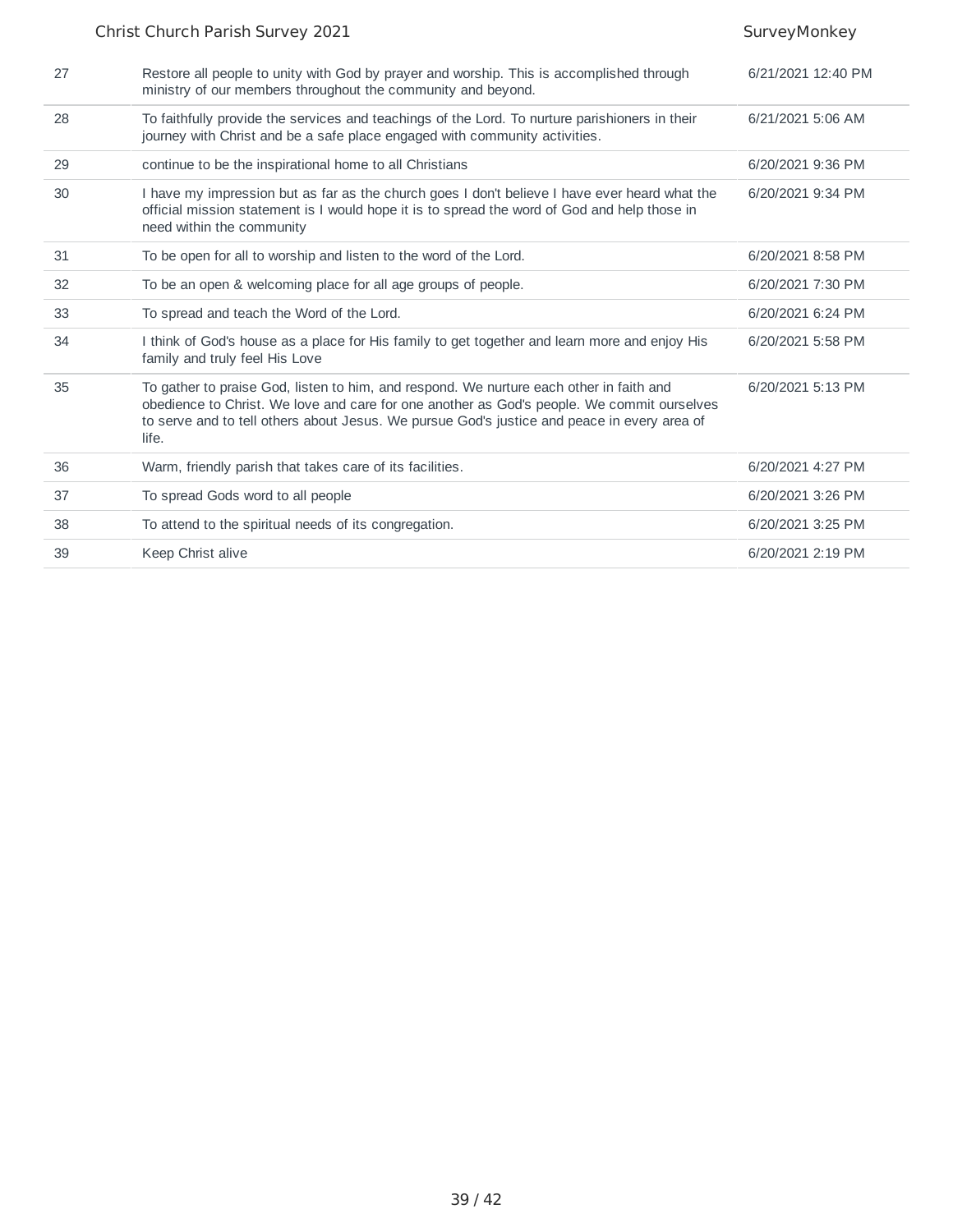#### Q30 Please describe Christ Church's vision for the future as you understand it.

Answered: 39 Skipped: 12

| #  | <b>RESPONSES</b>                                                                                                                                                                                                                                                                                      | <b>DATE</b>        |
|----|-------------------------------------------------------------------------------------------------------------------------------------------------------------------------------------------------------------------------------------------------------------------------------------------------------|--------------------|
| 1  | To grow and prosper.                                                                                                                                                                                                                                                                                  | 7/26/2021 4:09 PM  |
| 2  | Promote/broadcast our hospitality!                                                                                                                                                                                                                                                                    | 7/26/2021 3:51 PM  |
| 3  | Same as it's been                                                                                                                                                                                                                                                                                     | 7/26/2021 3:44 PM  |
| 4  | To support one another and welcome all who come through our doors.                                                                                                                                                                                                                                    | 7/26/2021 3:40 PM  |
| 5  | To grow in membership while supporting current parishioners. To make sure people don't burn<br>out.                                                                                                                                                                                                   | 7/26/2021 3:29 PM  |
| 6  | That the church keeps on growing.                                                                                                                                                                                                                                                                     | 7/25/2021 11:17 PM |
| 7  | Keep our beautiful church building in good shape, so it is always a refuge, and to maintain a<br>strong community by getting both services together with small church gatherings, so we<br>remain strong as a community no matter what our church might weather, or how many priests<br>we go through | 7/25/2021 1:44 PM  |
| 8  | $\tilde{?}$                                                                                                                                                                                                                                                                                           | 7/25/2021 12:31 PM |
| 9  | To continue to provide faith in the Episcopalian religion.                                                                                                                                                                                                                                            | 7/24/2021 10:52 PM |
| 10 | To continue to provide faith in the Episcopalian religion.                                                                                                                                                                                                                                            | 7/24/2021 10:51 PM |
| 11 | To continue to provide faith in the Episcopalian religion.                                                                                                                                                                                                                                            | 7/24/2021 10:50 PM |
| 12 | To find and keep a pastor and music leader!!                                                                                                                                                                                                                                                          | 7/24/2021 10:38 PM |
| 13 | No answer                                                                                                                                                                                                                                                                                             | 7/24/2021 4:31 PM  |
| 14 | To be here as a pillar for the community for generations to come.                                                                                                                                                                                                                                     | 7/24/2021 3:29 PM  |
| 15 | Not sure we have one.                                                                                                                                                                                                                                                                                 | 7/7/2021 1:14 PM   |
| 16 | Increasing the congregation                                                                                                                                                                                                                                                                           | 7/7/2021 1:10 PM   |
| 17 | Honor traditions whilst trying to expand and survive in an ever changing world                                                                                                                                                                                                                        | 7/4/2021 9:50 PM   |
| 18 | To draw in members to sustain the church. Provide spirituality for all                                                                                                                                                                                                                                | 6/28/2021 8:30 PM  |
| 19 | Keep the faith and grow our congregation.                                                                                                                                                                                                                                                             | 6/28/2021 4:37 PM  |
| 20 | To grow Christ Church is both number of parishioners and programs/activities offered in order<br>to better serve its members and the community.                                                                                                                                                       | 6/28/2021 10:27 AM |
| 21 | No good sense of what the church's vision for the future is. This is something that the new<br>rector and the vestry need to develop and communicate to the parish                                                                                                                                    | 6/27/2021 7:33 PM  |
| 22 | Our church has always had Christian hospitality at its heart; this was extremely difficult during<br>the Covid shutdowns. I hope to build up to where we can have that open vibrant ministry again.                                                                                                   | 6/27/2021 5:35 PM  |
| 23 | We have a vision? Maybe it's to start with a new rector and rebuild the parish?                                                                                                                                                                                                                       | 6/24/2021 8:54 PM  |
| 24 | We have an aging parish and financially secure parish in part because our parishioners and<br>also from past parishioners generosity. We need a vibrant younger to take us into the 22nd<br>century.                                                                                                  | 6/24/2021 1:51 PM  |
| 25 | Continue to grow.                                                                                                                                                                                                                                                                                     | 6/22/2021 2:35 PM  |
| 26 | Do not know vision for the future.                                                                                                                                                                                                                                                                    | 6/22/2021 12:18 PM |
|    |                                                                                                                                                                                                                                                                                                       |                    |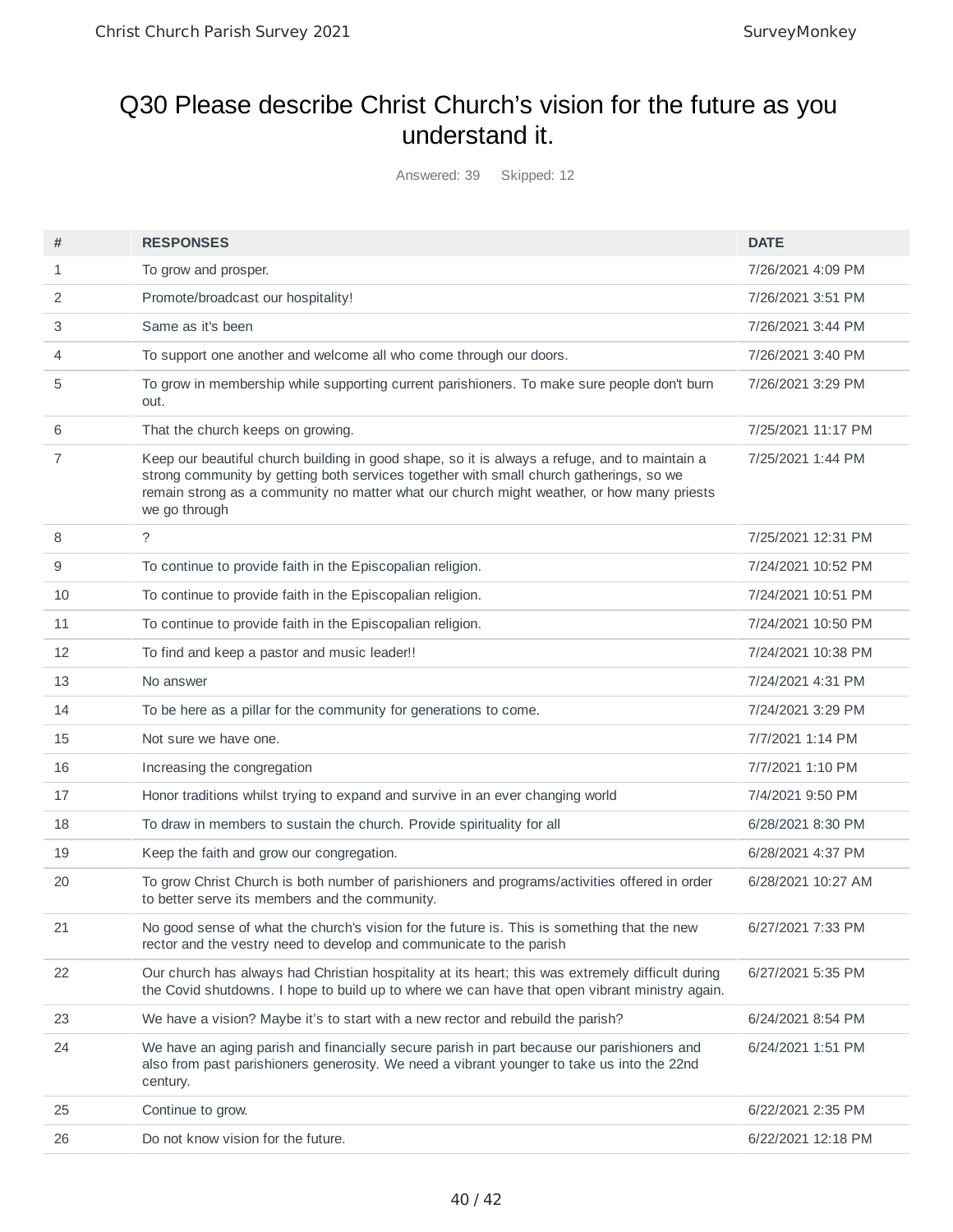| 27 | Not sure how to put in words.                                                                                                                                       | 6/21/2021 6:01 PM  |
|----|---------------------------------------------------------------------------------------------------------------------------------------------------------------------|--------------------|
| 28 | Perseverance. Sustain a community which carries Christ Church into the future. All<br>accomplished with prayer, compassion and love for God and respect for others. | 6/21/2021 12:40 PM |
| 29 | To be a continuing place doing the work of God, supporting the community and being able to<br>grow.                                                                 | 6/21/2021 5:06 AM  |
| 30 | see above                                                                                                                                                           | 6/20/2021 9:36 PM  |
| 31 | To grow and maintain a place within the community                                                                                                                   | 6/20/2021 9:34 PM  |
| 32 | To continue to worship the Lord and gain membership of new members from the community as<br>well as help the community when needed.                                 | 6/20/2021 8:58 PM  |
| 33 | To be an open & loving place for all to hear the word of God.                                                                                                       | 6/20/2021 7:30 PM  |
| 34 | To build our parishioners and make it a welcoming place for worship. Serve the community with<br>our Christian Faith.                                               | 6/20/2021 6:24 PM  |
| 35 | To encourage people to see how much better they would feel if they came to church                                                                                   | 6/20/2021 5:58 PM  |
| 36 | Unclear of this                                                                                                                                                     | 6/20/2021 5:13 PM  |
| 37 | Survive and grow through younger families.                                                                                                                          | 6/20/2021 4:27 PM  |
| 38 | See prior message                                                                                                                                                   | 6/20/2021 3:26 PM  |
| 39 | Survival                                                                                                                                                            | 6/20/2021 2:19 PM  |